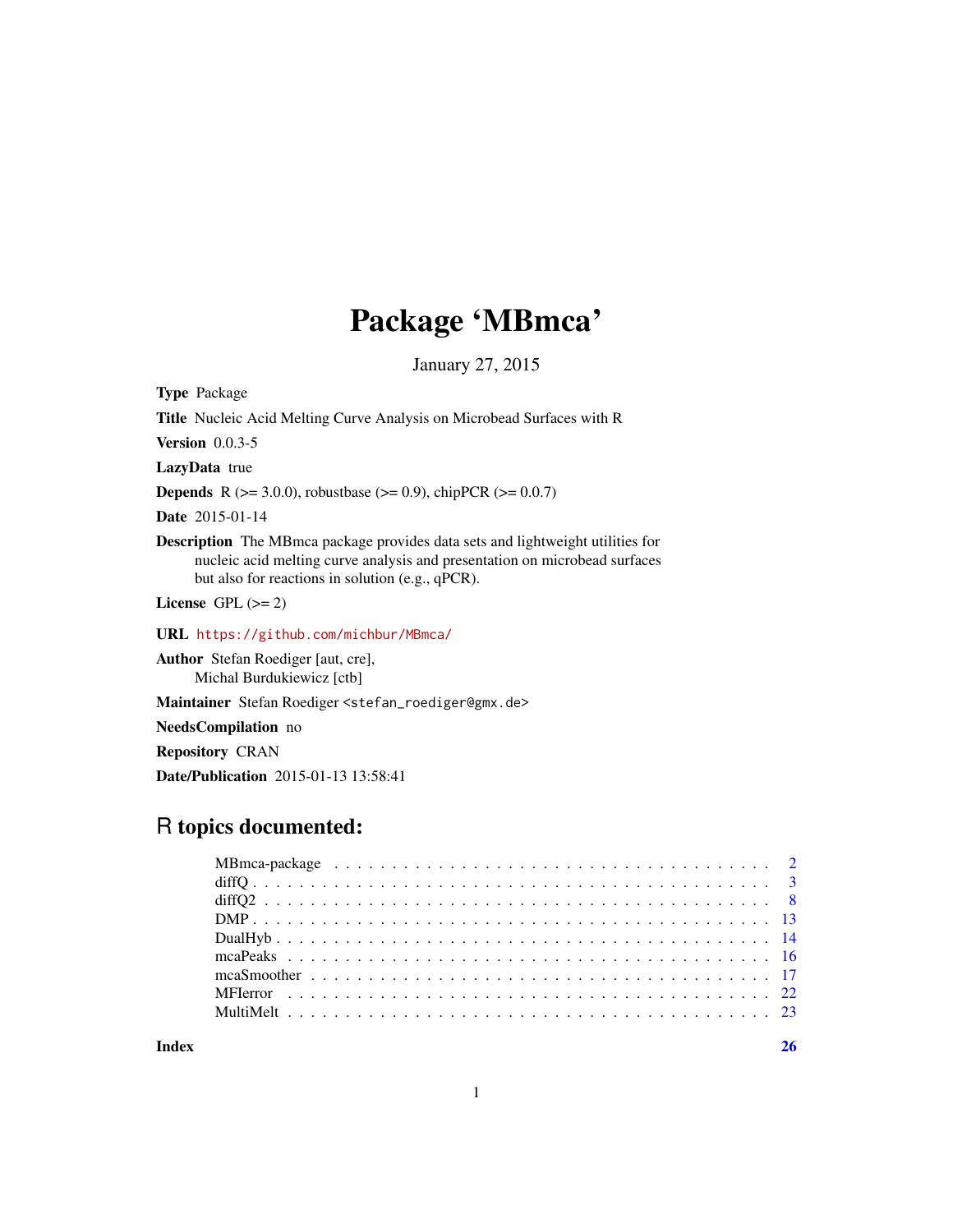<span id="page-1-0"></span>

#### Description

Nucleic acid Melting Curve Analysis is a powerful method to investigate the interaction of double stranded nucleic acids. The MBmca package provides data sets and lightweight utilities for nucleic acid melting curve analysis and presentation on microbead surfaces. However, the function of the package can also be used for the analysis of reactions in solution (e.g., qPCR). Methods include melting curve data pre-processing (smooth, normalize, rotate, background subtraction), data inspection (comparison of multiplex melting curves) with location parameters (mean, median), deviation parameters (standard of the melting peaks including the second derivative. The second derivative melting peaks is implemented as parameter to further characterize the melting behavior. Plot functions to illustrate data quality, smoothed curves and derivatives are available too.

# Details

| Package:              | <b>MB</b> mca |
|-----------------------|---------------|
| Type:                 | Package       |
| Version:              | $0.0.3 - 4$   |
| Date:                 | 2014-08-17    |
| License: GPL $(>= 2)$ |               |

#### Author(s)

Stefan Roediger <stefan\_roediger@gmx.de>

#### References

A Highly Versatile Microscope Imaging Technology Platform for the Multiplex Real-Time Detection of Biomolecules and Autoimmune Antibodies. S. Roediger, P. Schierack, A. Boehm, J. Nitschke, I. Berger, U. Froemmel, C. Schmidt, M. Ruhland, I. Schimke, D. Roggenbuck, W. Lehmann and C. Schroeder. *Advances in Biochemical Bioengineering/Biotechnology*. 133:35–74, 2013. <http://www.ncbi.nlm.nih.gov/pubmed/22437246>

Surface Melting Curve Analysis with R. S. Roediger, A. Boehm and I. Schimke. *The R Journal*. 5(2):37–52, 2013. <http://journal.r-project.org>

Nucleic acid detection based on the use of microbeads: a review. S. Roediger, C. Liebsch, C. Schmidt, W. Lehmann, U. Resch-Genger, U. Schedler, P. Schierack. *Microchim Acta* 2014:1–18. DOI: 10.1007/s00604-014-1243-4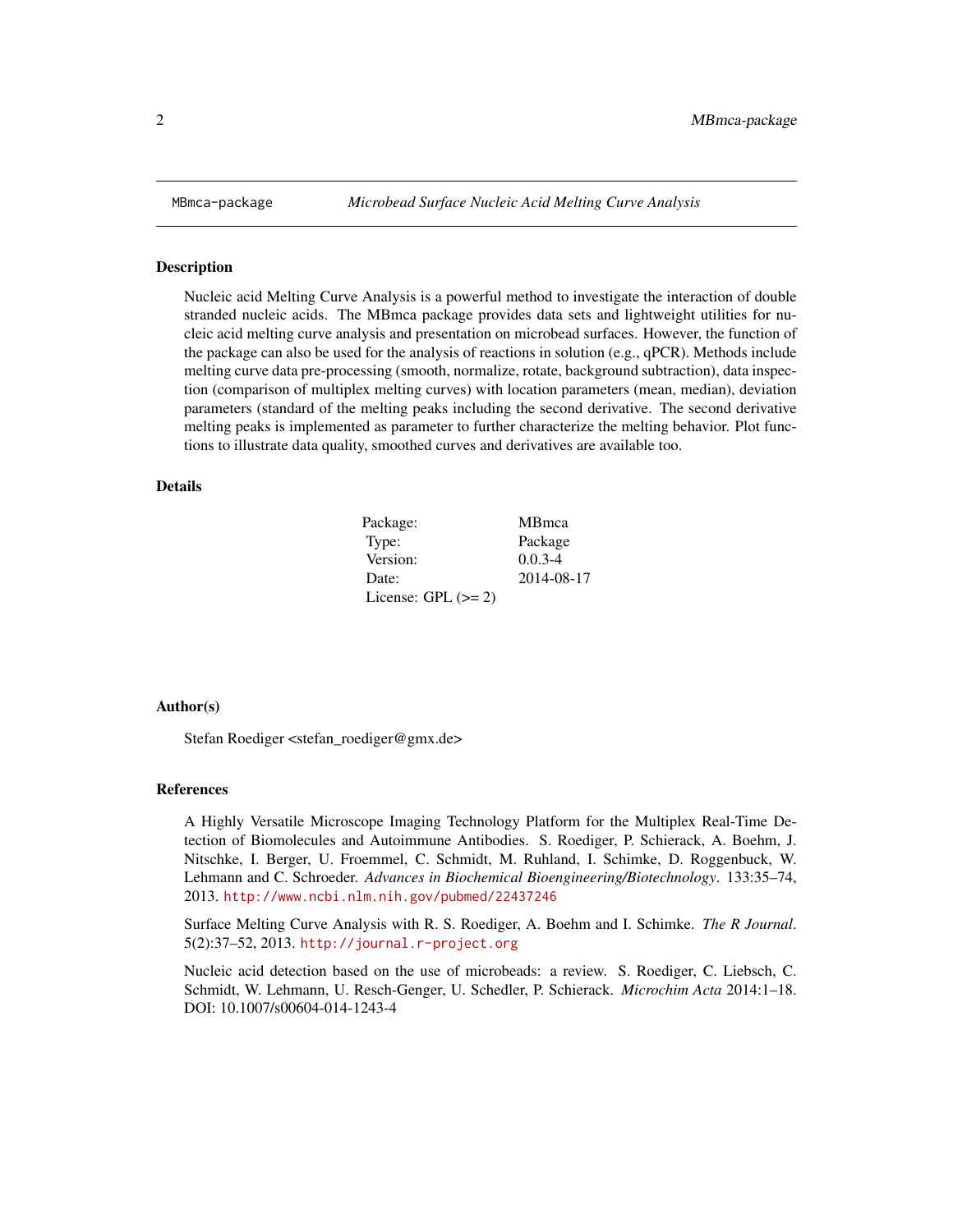<span id="page-2-1"></span><span id="page-2-0"></span>diffQ *Calculation of the melting temperature (Tm) from the first derivative*

#### **Description**

diffQ is used to calculate the melting temperature (Tm) but also for elementary graphical operations (e.g., show the Tm or the derivative). It does not require smoothed data for the MCA. The parameter rsm can be used to double the temperature resolution by calculation of the mean temperature and mean fluorescence. Note: mcaSmoother has the n parameter with a similar functionality. First the approximate Tm is determined as the min() and/or max() from the first derivative. The first numeric derivative (Forward Difference) is estimated from the values of the function values obtained during an experiment since the exact function of the melting curve is unknown. The method used in diffQ is suitable for independent variables that are equally and unequally spaced. Alternatives for the numerical differentiation include Backward Differences, Central Differences or Three-Point (Forward or Backward) Difference based on Lagrange Estimation (currently not implemented in diffQ). The approximate peak value is the starting-point for a function based calculation. The function takes a defined number n (maximum 8) of the left and the right neighbor values and fits a quadratic polynomial. The quadratic regression of the  $X$  (temperature) against the  $Y$  (fluorescence) range gives the coefficients. The optimal quadratic polynomial is chosen based on the highest adjusted R-squared value. diffQ returns an objects of the class list. To accessing components of lists is done as described elsewhere either by name or by number. diffQ has a simple plot function. However, for sophisticated analysis and plots its recommended to use diffQ as presented in the examples as part of algorithms.

## Usage

 $diffQ(xy, fct = min, fws = 8, col = 2, plot = FALSE, verbose = FALSE,$ warn = TRUE, peak = FALSE, negderiv = TRUE, deriv = FALSE, derivlimits = FALSE, derivlimitsline = FALSE, vertiline = FALSE, rsm = FALSE, inder = FALSE)

# Arguments

| xy      | is a data, frame containing in the first column the temperature and in the second<br>column the fluorescence values. Preferably the output from mcaSmoother is<br>used. |
|---------|-------------------------------------------------------------------------------------------------------------------------------------------------------------------------|
| fct     | accepts min or max as option and is used to define whether to find a local mini-<br>mum ("negative peak") or local maximum ("positive peak").                           |
| fws     | defines the number (n) of left and right neighbors to use for the calculation of<br>the quadratic polynomial.                                                           |
| col     | is a graphical parameter used to define the length of the line used in the plot.                                                                                        |
| plot    | shows a plot of a single melting curve. To draw multiple curves in a single plot<br>set plot = FALSE and create and empty plot instead (see examples).                  |
| verbose | shows additional information (e.g., approximate derivative, ranges used for cal-<br>culation, approximate Tm) of the calculation.                                       |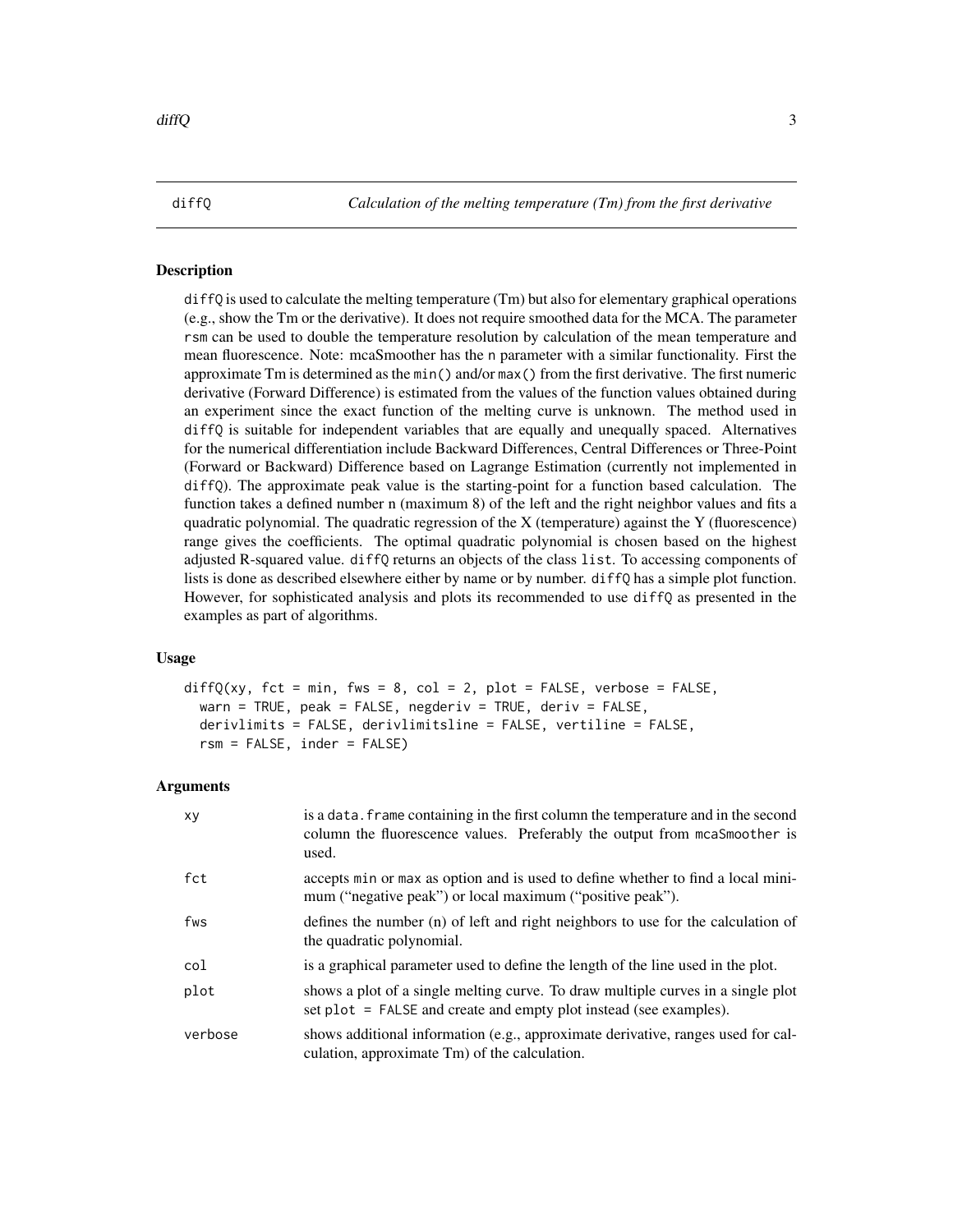| warn            | diffQ tries to keep the user as informed as possible about the quality of the anal-<br>ysis. However, in some scenarios are the warning and message about analysis<br>not needed or disturbing, warn can be used to stop the flodding of the output. |  |
|-----------------|------------------------------------------------------------------------------------------------------------------------------------------------------------------------------------------------------------------------------------------------------|--|
| peak            | shows the peak in the plot (see examples).                                                                                                                                                                                                           |  |
| negderiv        | uses the positive first derivative instead of the negative.                                                                                                                                                                                          |  |
| deriv           | shows the first derivative with the color assigned to col (see examples).                                                                                                                                                                            |  |
| derivlimits     | shows the neighbors (fws) used to calculate the Tm as points in the plot (see<br>examples).                                                                                                                                                          |  |
| derivlimitsline |                                                                                                                                                                                                                                                      |  |
|                 | shows the neighbors (fws) used to calculate the Tm as line in the plot (see ex-<br>amples).                                                                                                                                                          |  |
| vertiline       | draws a vertical line at the Tms (see examples).                                                                                                                                                                                                     |  |
| r <sub>sm</sub> | performs a doubling of the temperature resolution by calculation of the mean<br>temperature and mean fluorescence between successive temperature steps. Note:<br>mcaSmoother has the "n" parameter with a similar but advanced functionality.        |  |
| inder           | Interpolates first derivatives using the five-point stencil. See chipPCR package<br>for details.                                                                                                                                                     |  |

# Value

| diffQ()      | returns a comprehensive list (if parameter verbose is TRUE) with results from<br>the first derivative. The list includes a data. frame of the derivative ("xy"). |
|--------------|------------------------------------------------------------------------------------------------------------------------------------------------------------------|
|              | The temperature range ("limits.xQ") and fluorescence range ("limits.diffQ") to                                                                                   |
|              | calculate the peak value. "fluo.x" is the approximate fluorescence at the approx-                                                                                |
|              | imate melting temperature. The calculated melting temperature ("Tm") with                                                                                        |
|              | the corresponding fluorescence intensity ("fluoTm"). The number of neighbors                                                                                     |
|              | ("fws"), the adjusted R-squared ("adj.r.squared") and the normalized-root-mean-                                                                                  |
|              | squared-error ("NRMSE") to fit. The quality of the calculated melting tempera-                                                                                   |
|              | ture ("Tm") can be checked with devsum which reports the relative deviation (in                                                                                  |
|              | percent) between the approximate melting temperature and the calculated melt-                                                                                    |
|              | ing temperature, if NRMSE is less than 0.08 and the adjusted R-squared is less                                                                                   |
|              | than 0.85. A relative deviation larger than 10 percent will result in a warning.                                                                                 |
|              | Reducing fws might improve the result.                                                                                                                           |
| Tm           | returns the calculated melting temperature ("Tm").                                                                                                               |
| fluoTm       | returns the calculated fluorescence at the calculated melting temperature.                                                                                       |
| Tm.approx    | returns the approximate melting temperature.                                                                                                                     |
| fluo.x       | returns the approximate fluorescence at the calculated melting temperature.                                                                                      |
| xy           | returns the approximate derivative value used for the calculation of the melting<br>peak.                                                                        |
| limits.xQ    | returns a data range of temperature values used to calculate the melting temper-<br>ature.                                                                       |
| limits.diffQ | returns a data range of fluorescence values used to calculate the melting temper-<br>ature.                                                                      |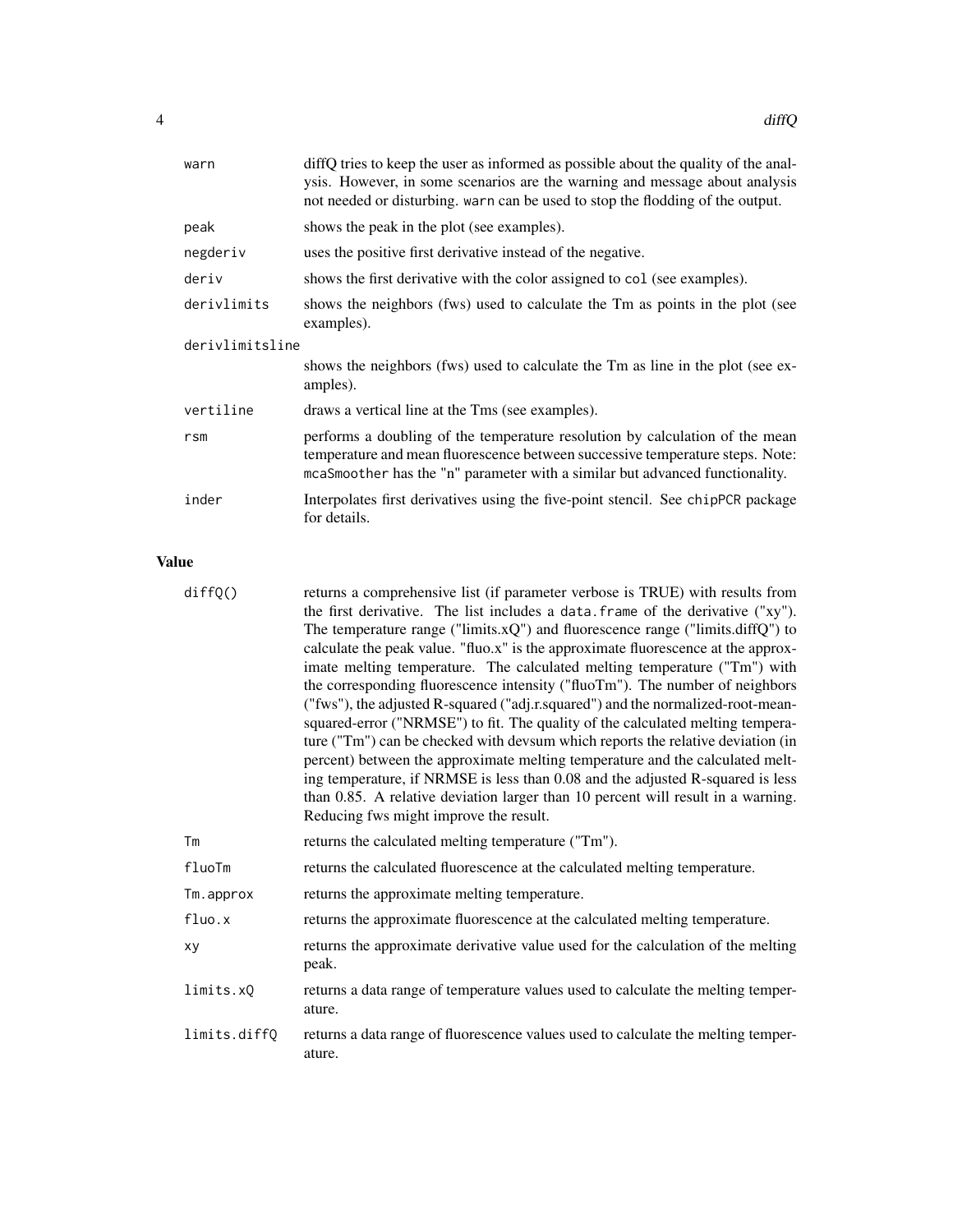<span id="page-4-0"></span>

| <b>NRMSE</b><br>model fitting function (see also fit).<br>fws<br>devsum<br>melting temperature.<br>temperature<br>can introduce artifacts and thus lead to wrong melting point estimations.<br>temperature\$T.delta<br>returns the difference between two successive temperature steps.<br>temperature\$mean.T.delta<br>returns the mean difference between two temperature steps.<br>temperature\$sd.T.delta<br>returns the standard deviation of the temperature.<br>temperature\$RSD.T.delta | adj.r.squared | returns the adjusted R-squared from the quadratic model fitting function (see<br>also fit).                                                                        |
|-------------------------------------------------------------------------------------------------------------------------------------------------------------------------------------------------------------------------------------------------------------------------------------------------------------------------------------------------------------------------------------------------------------------------------------------------------------------------------------------------|---------------|--------------------------------------------------------------------------------------------------------------------------------------------------------------------|
|                                                                                                                                                                                                                                                                                                                                                                                                                                                                                                 |               | returns the normalized root-mean-squared-error (NRMSE) from the quadratic                                                                                          |
|                                                                                                                                                                                                                                                                                                                                                                                                                                                                                                 |               | returns the number of points used for the calculation of the melting temperature.                                                                                  |
|                                                                                                                                                                                                                                                                                                                                                                                                                                                                                                 |               | returns measures to show the difference between the approximate and calculated                                                                                     |
|                                                                                                                                                                                                                                                                                                                                                                                                                                                                                                 |               | returns measures to investigate the temperature resolution of the melting curve.<br>Raw fluorescence measurements at irregular temperature resolutions (intervals) |
|                                                                                                                                                                                                                                                                                                                                                                                                                                                                                                 |               |                                                                                                                                                                    |
|                                                                                                                                                                                                                                                                                                                                                                                                                                                                                                 |               |                                                                                                                                                                    |
|                                                                                                                                                                                                                                                                                                                                                                                                                                                                                                 |               |                                                                                                                                                                    |
|                                                                                                                                                                                                                                                                                                                                                                                                                                                                                                 |               |                                                                                                                                                                    |
|                                                                                                                                                                                                                                                                                                                                                                                                                                                                                                 |               |                                                                                                                                                                    |
|                                                                                                                                                                                                                                                                                                                                                                                                                                                                                                 |               |                                                                                                                                                                    |
|                                                                                                                                                                                                                                                                                                                                                                                                                                                                                                 |               |                                                                                                                                                                    |
|                                                                                                                                                                                                                                                                                                                                                                                                                                                                                                 |               | returns the relative standard deviation (RSD) of the temperature in percent.                                                                                       |
| fit<br>returns the summary of the results of the quadratic model fitting function.                                                                                                                                                                                                                                                                                                                                                                                                              |               |                                                                                                                                                                    |

# Author(s)

Stefan Roediger

### References

A Highly Versatile Microscope Imaging Technology Platform for the Multiplex Real-Time Detection of Biomolecules and Autoimmune Antibodies. S. Roediger, P. Schierack, A. Boehm, J. Nitschke, I. Berger, U. Froemmel, C. Schmidt, M. Ruhland, I. Schimke, D. Roggenbuck, W. Lehmann and C. Schroeder. *Advances in Biochemical Bioengineering/Biotechnology*. 133:33–74, 2013. <http://www.ncbi.nlm.nih.gov/pubmed/22437246>

Nucleic acid detection based on the use of microbeads: a review. S. Roediger, C. Liebsch, C. Schmidt, W. Lehmann, U. Resch-Genger, U. Schedler, P. Schierack. *Microchim Acta* 2014:1–18. DOI: 10.1007/s00604-014-1243-4

Roediger S, Boehm A, Schimke I. Surface Melting Curve Analysis with R. *The R Journal* 2013;5:37– 53.

# See Also

# [diffQ2](#page-7-1), [mcaSmoother](#page-16-1)

# Examples

```
# First Example
# Plot the first derivative of different samples for single melting curve
# data. Note that the argument "plot" is TRUE.
```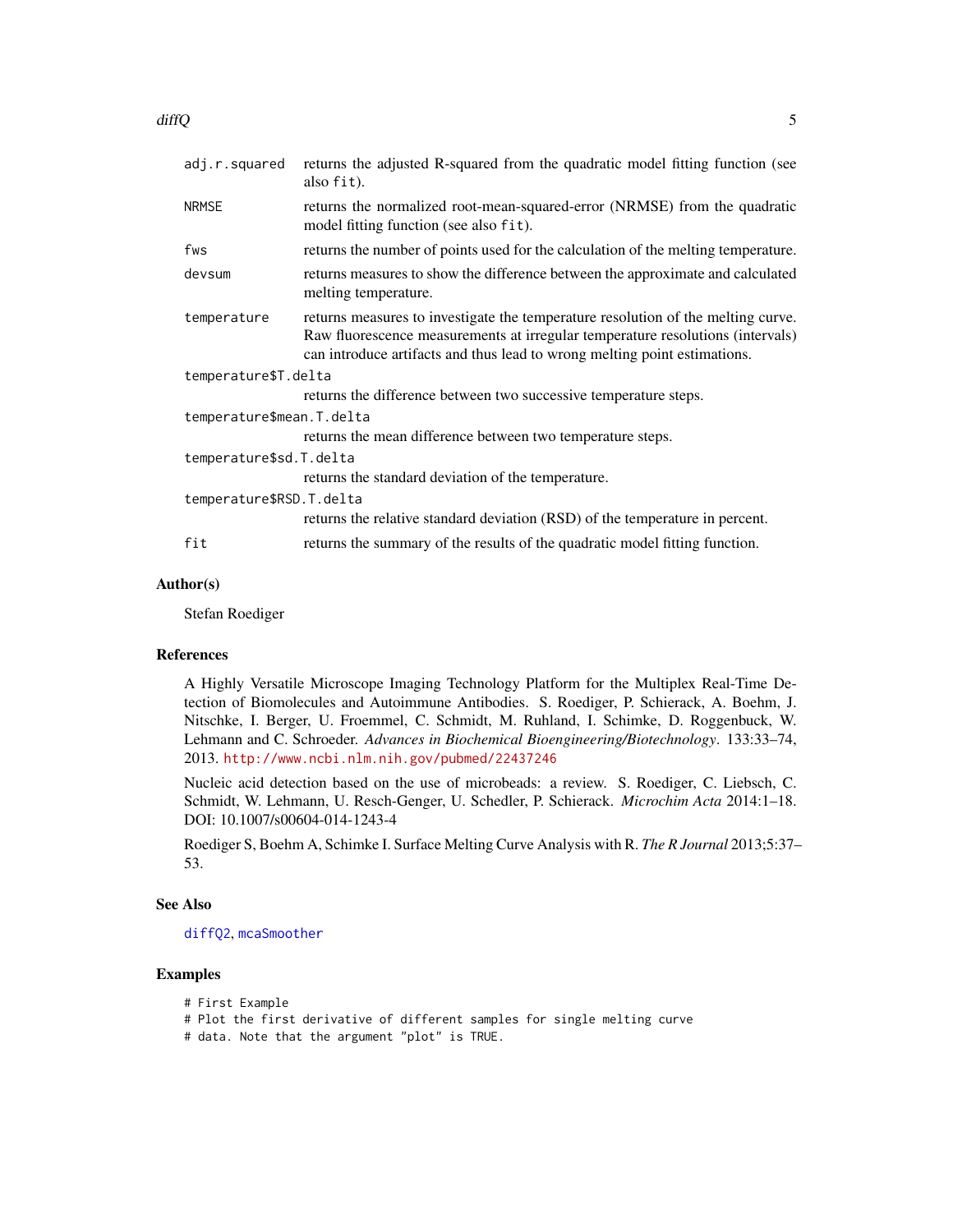```
data(MultiMelt)
par(mfrow = c(1,2))sapply(2L:14, function(i) {
        tmp <- mcaSmoother(MultiMelt[, 1], MultiMelt[, i])
        diffQ(tmp, plot = TRUE)
  }
\lambdapar(mfrow = c(1,1))# Second example
# Plot the first derivative of different samples from MultiMelt
# in a single plot.
data(MultiMelt)
# First create an empty plot
plot(NA, NA, xlab = "Temperature", ylab ="-d(refMFI)/d(T)",
        main = "Multiple melting peaks in a single plot", xlim = c(65,85),
        ylim = c(-0.4, 0.01), pch = 19, cex = 1.8)
# Prepossess the selected melting curve data (2,6,12) with mcaSmoother
# and apply them to diffQ. Note that the argument "plot" is FALSE
# while other arguments like derivlimitsline or peak are TRUE.
sapply(c(2,6,12), function(i)tmp <- mcaSmoother(MultiMelt[, 1], MultiMelt[, i],
   bg = c(41, 61), bgadj = TRUE)
diffQ(tmp, plot = FALSE, derivlimitsline = TRUE, deriv = TRUE,
      peak = TRUE, derivlimits = TRUE, col = i, vertiline = TRUE)
  }
\lambdalegend(65, -0.1, colnames(MultiMelt[, c(2,6,12)]), pch = c(15,15,15),
col = c(2, 6, 12)# Third example
# First create an empty plot
plot(NA, NA, xlim = c(50, 85), ylim = c(-0.4, 2.5),xlab = "Temperature",
     ylab ="-refMFI(T) | refMFI'(T) | refMFI''(T)",
     main = "1st and 2nd Derivatives",
     pch = 19, cex = 1.8)
# Prepossess the selected melting curve data with mcaSmoother
# and apply them to diffQ and diffQ2. Note that
# the argument "plot" is FALSE while other
# arguments like derivlimitsline or peak are TRUE.
tmp <- mcaSmoother(MultiMelt[, 1], MultiMelt[, 2],
    bg = c(41, 61), bgadj = TRUE)
lines(tmp, col= 1, lwd = 2)# Note the different use of the argument derivlimits in diffQ and diffQ2
diffQ(tmp, fct = min, derivlimitsline = TRUE, deriv = TRUE,peak = TRUE, derivlimits = FALSE, col = 2, vertiline = TRUE)
diffQ2(tmp, fct = min, derivlimitsline = TRUE, deriv = TRUE,
    peak = TRUE, derivlimits = TRUE, col = 3, vertiline = TRUE)
```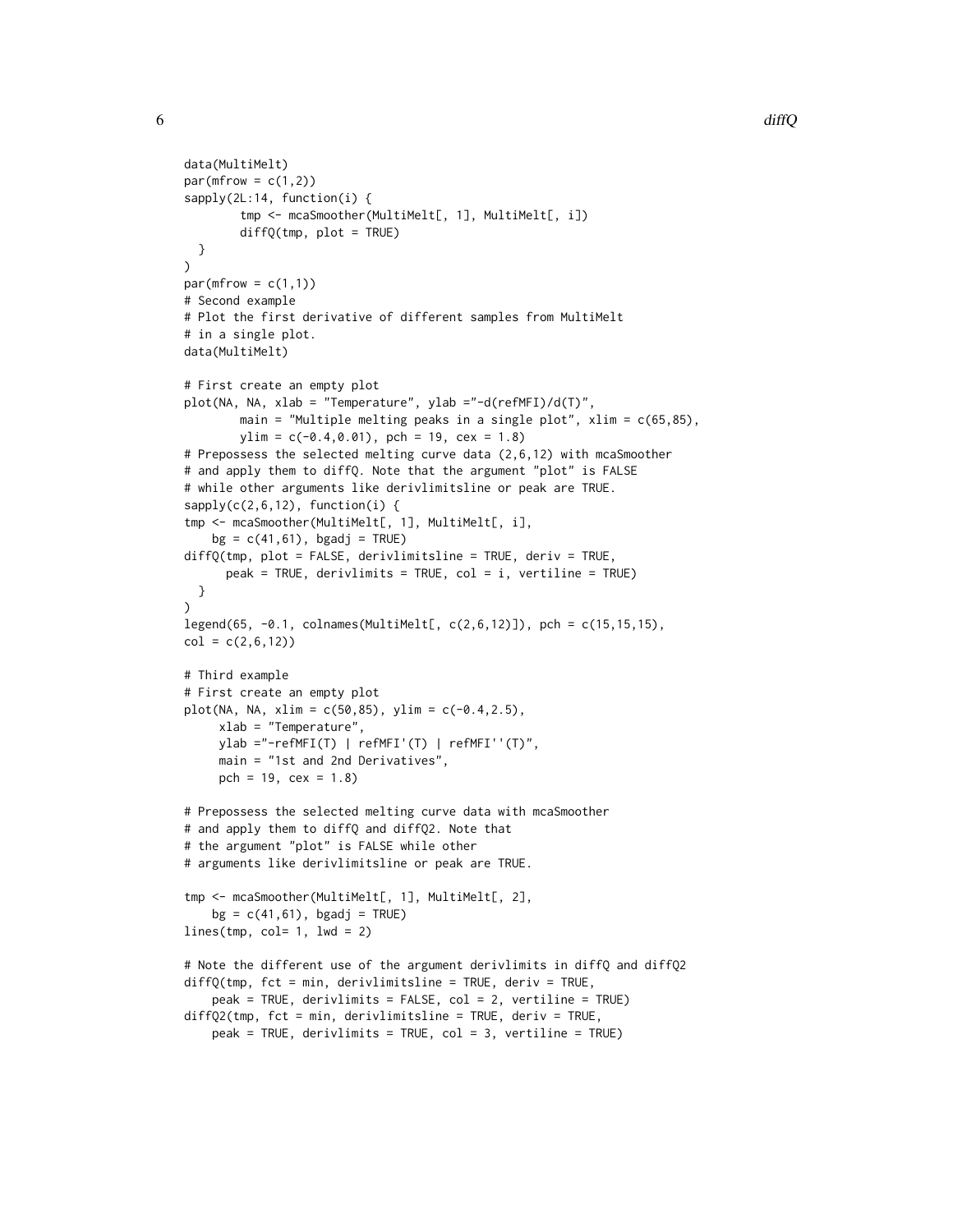```
# Add a legend to the plot
legend(65, 1.5, c("Melting curve",
  "1st Derivative",
  "2nd Derivative"),
  pch = c(19, 19, 19), col = c(1, 2, 3)# Fourth example
# Different curves may potentially have different quality in practice.
# For example, using data from MultiMelt should return a
# valid result and plot.
data(MultiMelt)
diffQ(cbind(MultiMelt[, 1], MultiMelt[, 2]), plot = TRUE)$Tm
# limits_xQ
# 77.88139
# Imagine an experiment that went terribly wrong. You would
# still get an estimate for the Tm. The output from diffQ,
# with an error attached, lets the user know that this Tm
# is potentially meaningless. diffQ() will give several
# warning messages.
set.seed(1)
y = rnorm(55, 1.5, .8)diffQ(cbind(MultiMelt[, 1],y), plot = TRUE)$Tm
# The distribution of the curve data indicates noise.
# The data should be visually inspected with a plot
# (see examples of diffQ). The Tm calculation (fit,
# adj. R squared \sim 0.157, NRMSE \sim 0.279) is not optimal
# presumably due to noisy data. Check raw melting
# curve (see examples of diffQ).
# Calculated Tm
# 56.16755
# Sixth example
# Curves may potentially have a low temperature resolution. The rsm
# parameter can be used to double the temperature resolution.
# Use data from MultiMelt column 15 (MLC2v2).
data(MultiMelt)
tmp <- cbind(MultiMelt[, 1], MultiMelt[, 15])
# Use diffQ without and with the rsm parameter and plot
# the results in a single row
par(mfrow = c(1,2))diffQ(tmp, plot = TRUE)$Tm
  text(60, -0.15, "without rsm parameter")
diffQ(tmp, plot = TRUE, rsm = TRUE)$Tm
  text(60, -0.15, "with rsm parameter")
par(mfrow = c(1,1))
```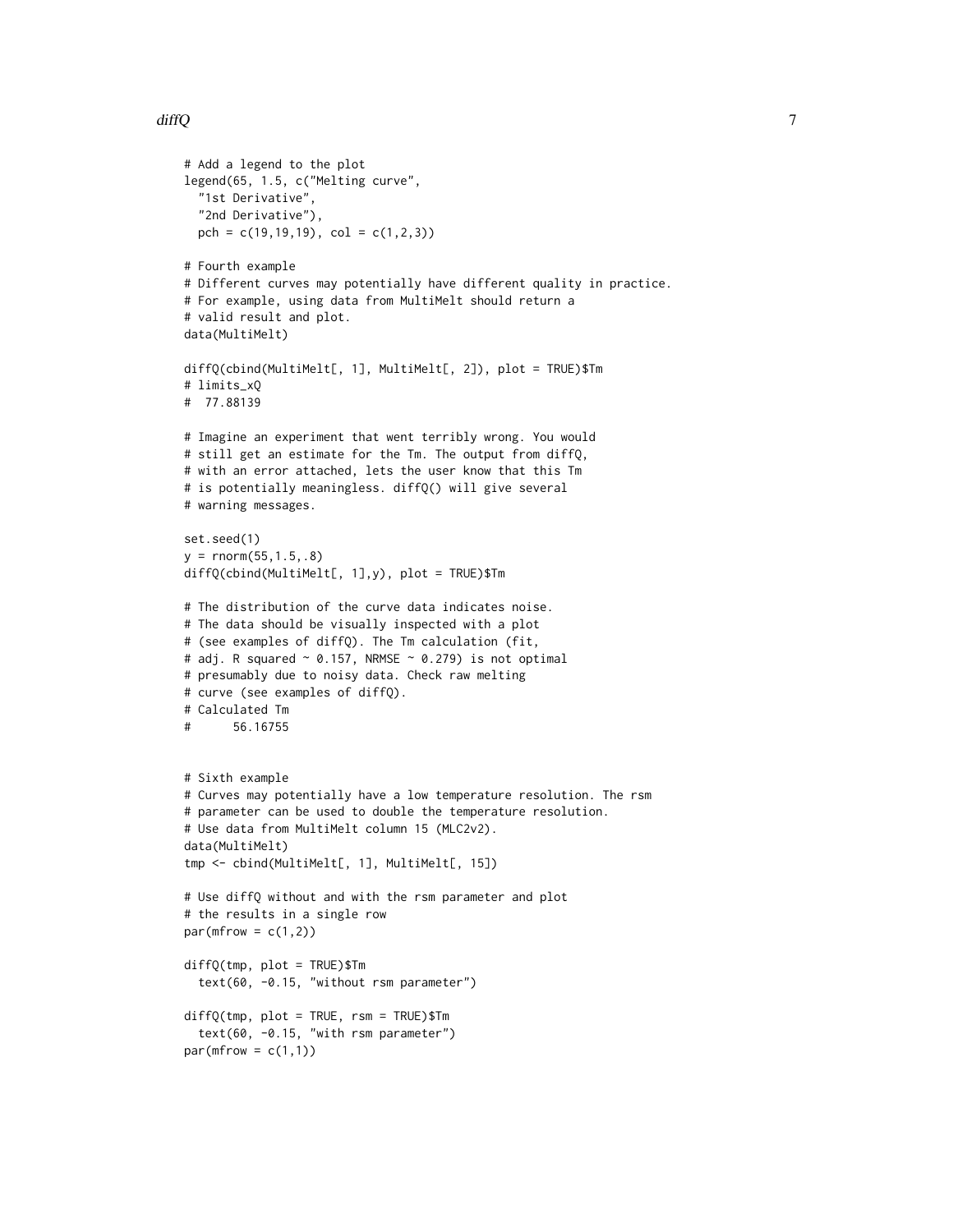<span id="page-7-0"></span> $8$  diff $Q2$ 

<span id="page-7-1"></span>diffQ2 *Calculation of the melting temperatures (Tm, Tm1D2 and Tm2D2) from the first and the second derivative*

# Description

diffQ2() calls instances of diffQ() to calculate the Tm1D2 and Tm2D2. The options are similar to diffQ(). Both diffQ() and diffQ2() return objects of the class list. To accessing components of lists is done as described elsewhere either be name or by number. diffQ2 has no standalone plot function. For sophisticated analysis and plots its recommended to use diffQ2 as presented in the examples as part of algorithms.

# Usage

```
diffQ2(xy, fct = max, fws = 8, col = 2, plot = FALSE, verbose = FALSE,peak = FALSE, deriv = FALSE, negderiv = TRUE, derivlimits = FALSE,
  derivlimitsline = FALSE, vertiline = FALSE, rsm = FALSE,
  index = FALSE, warn = TRUE
```
# Arguments

| xy              | is a data. frame containing in the first column the temperature and in the second<br>column the fluorescence values. Preferably the output from mcaSmoother is<br>used.                                                           |
|-----------------|-----------------------------------------------------------------------------------------------------------------------------------------------------------------------------------------------------------------------------------|
| fct             | accepts min or max as option and is used to define whether to find a local mini-<br>mum ("negative peak") or local maximum ("positive peak").                                                                                     |
| fws             | defines the number (n) of left and right neighbors to use for the calculation of<br>the quadratic polynomial.                                                                                                                     |
| col             | is a graphical parameter used to define the length of the line used in the plot.                                                                                                                                                  |
| plot            | shows a plot of a single melting curve with (Tm) as vertical line and the second<br>derivatives (Tm1D2 and Tm2D2). To draw multiple curves in a single plot set<br>plot = FALSE and create and empty plot instead (see examples). |
| verbose         | shows additional information (e.g., first and second approximate derivatives,<br>ranges used for calculation, approximate Tm, Tm1D2, Tm2D2) of the calcu-<br>lation.                                                              |
| peak            | shows the peak in the plot.                                                                                                                                                                                                       |
| deriv           | shows the first derivative with the color assigned to col (see examples).                                                                                                                                                         |
| negderiv        | calculates the negative derivative (default). If FALSE the positive first negative is<br>calculated.                                                                                                                              |
| derivlimits     | shows the number (n) used to calculate the Tm as points in the plot (see exam-<br>ples).                                                                                                                                          |
| derivlimitsline |                                                                                                                                                                                                                                   |
|                 | shows the number (n) used to calculate the Tm as line in the plot (see examples).                                                                                                                                                 |
| vertiline       | draws a vertical line at the Tms (see examples).                                                                                                                                                                                  |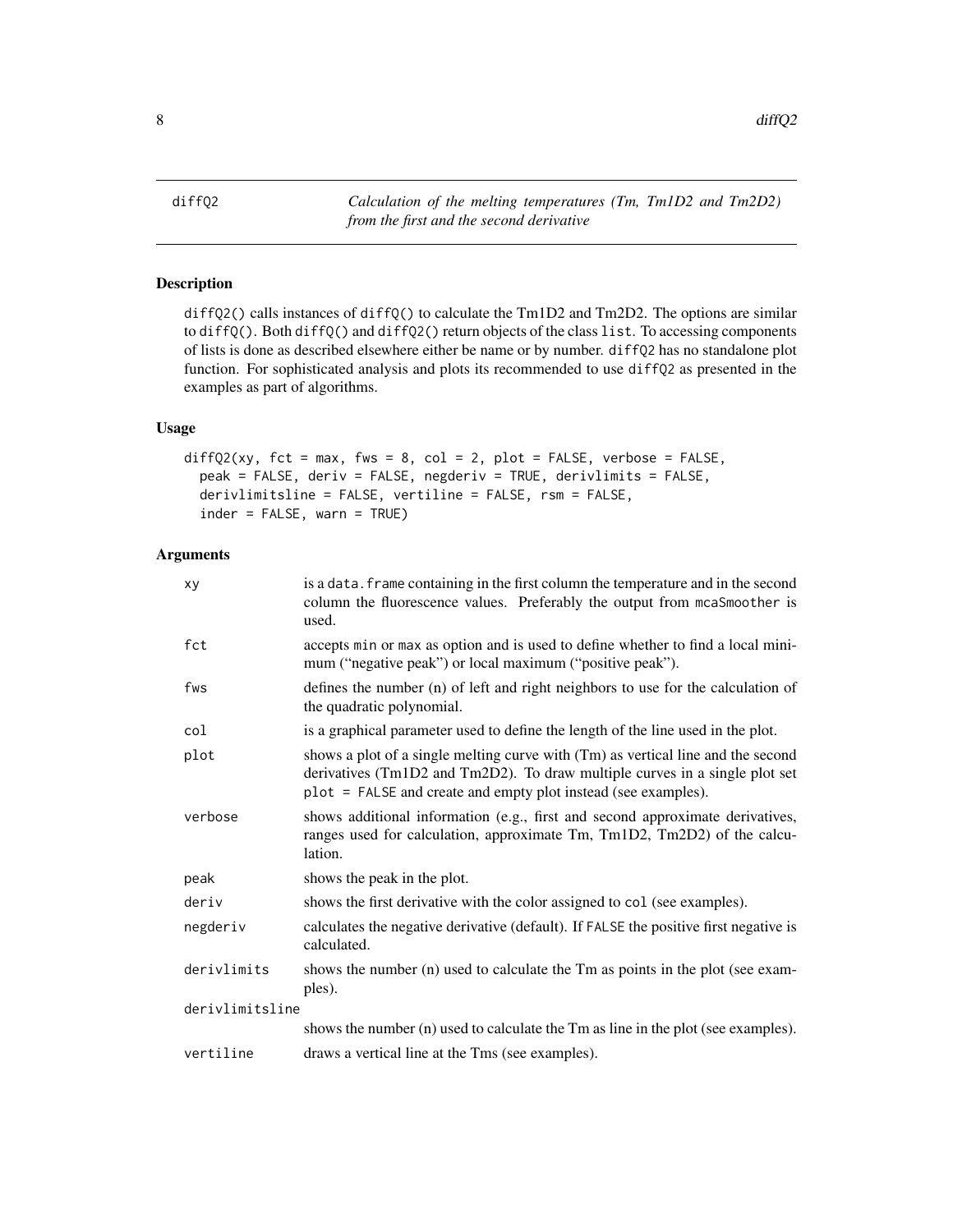|              | rsm                                 | performs a doubling of the temperature resolution by calculation of the mean<br>temperature and mean fluorescence between successive temperature steps. Note:<br>mcaSmoother has the "n" parameter with a similar but advanced functionality.                                                                                                                                                                                                                                                                                                                                  |
|--------------|-------------------------------------|--------------------------------------------------------------------------------------------------------------------------------------------------------------------------------------------------------------------------------------------------------------------------------------------------------------------------------------------------------------------------------------------------------------------------------------------------------------------------------------------------------------------------------------------------------------------------------|
|              | inder                               | Interpolates derivatives using the five-point stencil. See chipPCR package for<br>details.                                                                                                                                                                                                                                                                                                                                                                                                                                                                                     |
|              | warn                                | diffQ tries to keep the user as informed as possible about the quality of the anal-<br>ysis. However, in some scenarios are the warning and message about analysis<br>not needed or disturbing. warn can be used to stop the flodding of the output.                                                                                                                                                                                                                                                                                                                           |
| <b>Value</b> |                                     |                                                                                                                                                                                                                                                                                                                                                                                                                                                                                                                                                                                |
|              | \$TmD1                              | TmD1 returns a comprehensive list (if parameter verbose is TRUE) with results<br>from the first derivative. The list includes a data. frame of the derivative ("xy").<br>The temperature range ("limits.x $Q$ ") and fluorescence range ("limits.diff $Q$ ") to<br>calculate the peak value. "fluo.x" is the approximate fluorescence at the approx-<br>imate melting temperature. The calculated melting temperature ("Tm") with the<br>corresponding fluorescence intensity ("fluoTm"). The number of points ("fws")<br>and the adjusted R-squared ("adj.r.squared") to fit. |
|              | \$TmD1\$Tm                          | returns the calculated melting temperature ("Tm") from the first derivative.                                                                                                                                                                                                                                                                                                                                                                                                                                                                                                   |
|              | \$TmD1\$fluoTm<br>\$TmD1\$Tm.approx | returns the calculated fluorescence at the calculated melting temperature ("Tm").                                                                                                                                                                                                                                                                                                                                                                                                                                                                                              |
|              |                                     | returns the approximate melting temperature ("Tm") from the first derivative.                                                                                                                                                                                                                                                                                                                                                                                                                                                                                                  |
|              | \$TmD1\$fluo.x                      | returns the approximate fluorescence at the calculated melting temperature ("Tm").                                                                                                                                                                                                                                                                                                                                                                                                                                                                                             |
|              | \$TmD1\$xy                          | is a data. frame containing in the first column the temperature and in the second<br>column the fluorescence values. Preferably the output from mcaSmoother is<br>used.                                                                                                                                                                                                                                                                                                                                                                                                        |
|              | \$TmD1\$limits.xQ                   |                                                                                                                                                                                                                                                                                                                                                                                                                                                                                                                                                                                |
|              |                                     | returns a data range of temperature values used to calculate the melting temper-<br>ature.                                                                                                                                                                                                                                                                                                                                                                                                                                                                                     |
|              | \$TmD1\$limits.diffQ                | returns a data range of fluorescence values used to calculate the melting temper-<br>ature.                                                                                                                                                                                                                                                                                                                                                                                                                                                                                    |
|              | \$TmD1\$adj.r.squared               |                                                                                                                                                                                                                                                                                                                                                                                                                                                                                                                                                                                |
|              |                                     | returns the adjusted R-squared from the quadratic model fitting function (see<br>also fit) of the first derivative.                                                                                                                                                                                                                                                                                                                                                                                                                                                            |
|              | \$TmD1\$NRMSE                       | returns the normalized root-mean-squared-error (NRMSE) from the quadratic<br>model fitting function (see also fit) of the first derivative.                                                                                                                                                                                                                                                                                                                                                                                                                                    |
|              | \$TmD1\$fws                         | returns the number of points used for the calculation of the melting temperature<br>of the first derivative.                                                                                                                                                                                                                                                                                                                                                                                                                                                                   |
|              | \$TmD1\$devsum                      | returns measures to show the difference between the approximate and calculated<br>melting temperature of the first derivative.                                                                                                                                                                                                                                                                                                                                                                                                                                                 |
|              | \$TmD1\$fit                         | returns the summary of the results of the quadratic model fitting function of the<br>first derivative.                                                                                                                                                                                                                                                                                                                                                                                                                                                                         |
|              | \$Tm1D2                             | returns the "left" melting temperature ("Tm1D2") values from the second deriva-<br>tive.                                                                                                                                                                                                                                                                                                                                                                                                                                                                                       |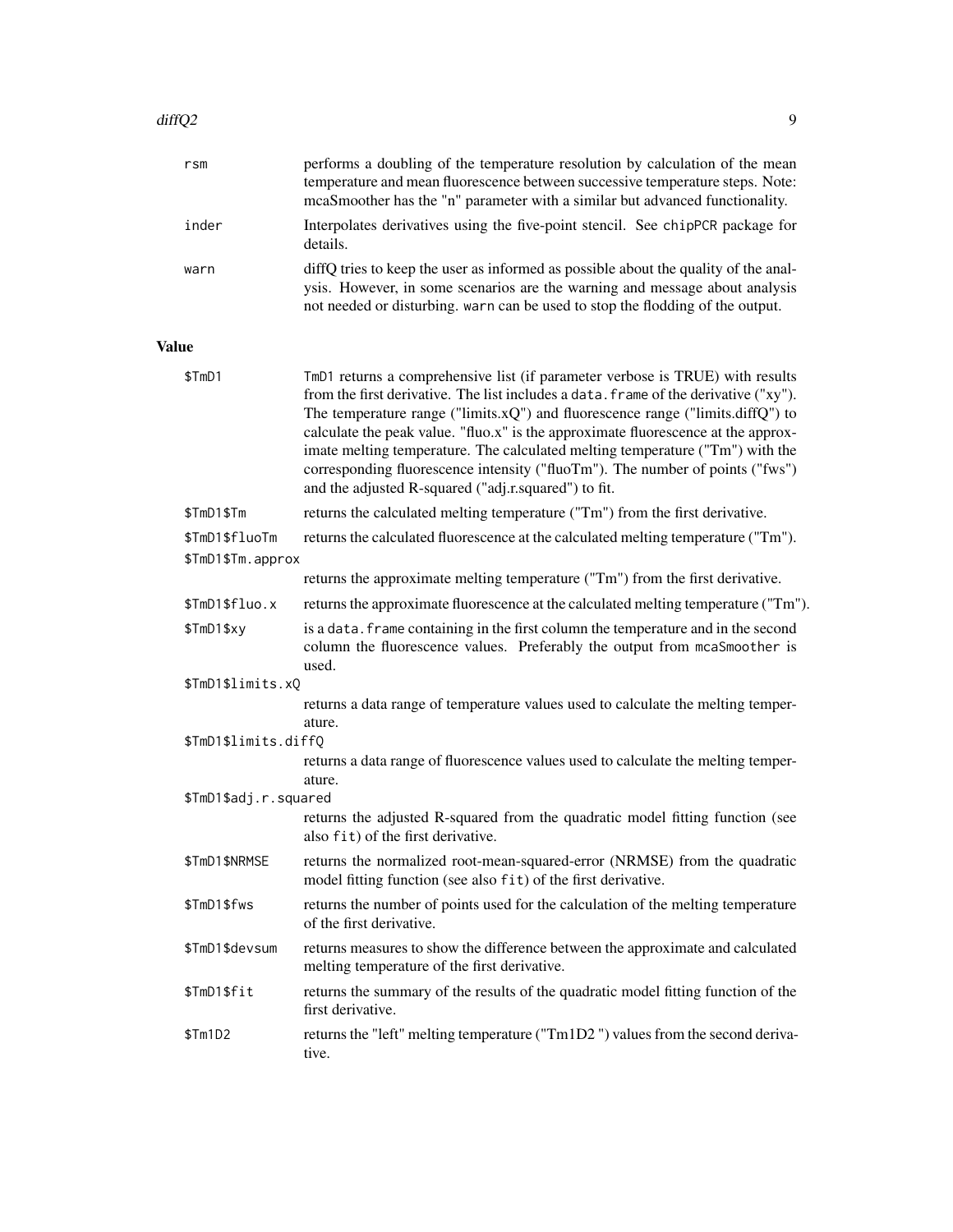| \$Tm1D2\$Tm            | returns the "left" calculated melting temperature ("Tm1D2") from the second<br>derivative.                                                                                                                                                     |
|------------------------|------------------------------------------------------------------------------------------------------------------------------------------------------------------------------------------------------------------------------------------------|
| \$Tm1D2\$fluoTm        | returns the "left" calculated fluorescence at the calculated melting temperature<br>("Tm1D2") from the second derivative.                                                                                                                      |
| \$Tm1D2\$Tm.approx     |                                                                                                                                                                                                                                                |
|                        | returns the "left" approximate melting temperature ("Tm1D2") from the second<br>derivative.                                                                                                                                                    |
| \$Tm1D2\$fluo.x        | returns the "left" approximate fluorescence at the calculated melting temperature<br>("Tm1D2") from the second derivative.                                                                                                                     |
| \$Tm1D2\$xy            | is a data. frame containing in the first column the temperature and in the second<br>column the fluorescence values of the "left" melting temperature ("Tm1D2")<br>from the second derivative. Preferably the output from mcaSmoother is used. |
| \$Tm1D2\$limits.xQ     |                                                                                                                                                                                                                                                |
|                        | returns a data range of temperature values used to calculate the melting temper-<br>ature of the "left" melting temperature ("Tm1D2") from the second derivative.                                                                              |
| \$Tm1D2\$limits.diffQ  |                                                                                                                                                                                                                                                |
|                        | returns a data range of fluorescence values used to calculate the melting temper-<br>ature of the "left" melting temperature ("Tm1D2") from the second derivative.                                                                             |
| \$Tm1D2\$adj.r.squared |                                                                                                                                                                                                                                                |
|                        | returns the adjusted R-squared from the quadratic model fitting function (see<br>also fit) of the "left" melting temperature ("Tm1D2") from the second deriva-<br>tive.                                                                        |
| \$Tm1D2\$NRMSE         | returns normalized root-mean-squared-error (NRMSE) from the quadratic model<br>fitting function (see also fit) of the "left" melting temperature ("Tm1D2") from<br>the second derivative.                                                      |
| \$Tm1D2\$fws           | returns the number of points used for the calculation of the melting temperature<br>of the "left" melting temperature ("Tm1D2") from the second derivative.                                                                                    |
| \$Tm1D2\$devsum        | returns measures to show the difference between the approximate and alculated<br>melting temperature of the "left" melting temperature ("Tm1D2") from the sec-<br>ond derivative.                                                              |
| \$Tm1D2\$fit           | returns the summary of the results of the quadratic model fitting function of the<br>"left" melting temperature ("Tm1D2") from the second derivative.                                                                                          |
| \$Tm2D2                | returns the "right" melting temperature ("Tm2D2") values from the second<br>derivative.                                                                                                                                                        |
| \$Tm2D2\$Tm            | returns the "right" calculated melting temperature ("Tm2D2") from the second<br>derivative.                                                                                                                                                    |
| \$Tm2D2\$fluoTm        | returns the "right" calculated fluorescence at the calculated melting temperature<br>("Tm2D2") from the second derivative.                                                                                                                     |
| \$Tm2D2\$Tm.approx     |                                                                                                                                                                                                                                                |
|                        | returns the "right" approximate melting temperature ("Tm1D2") from the second                                                                                                                                                                  |
|                        | derivative.                                                                                                                                                                                                                                    |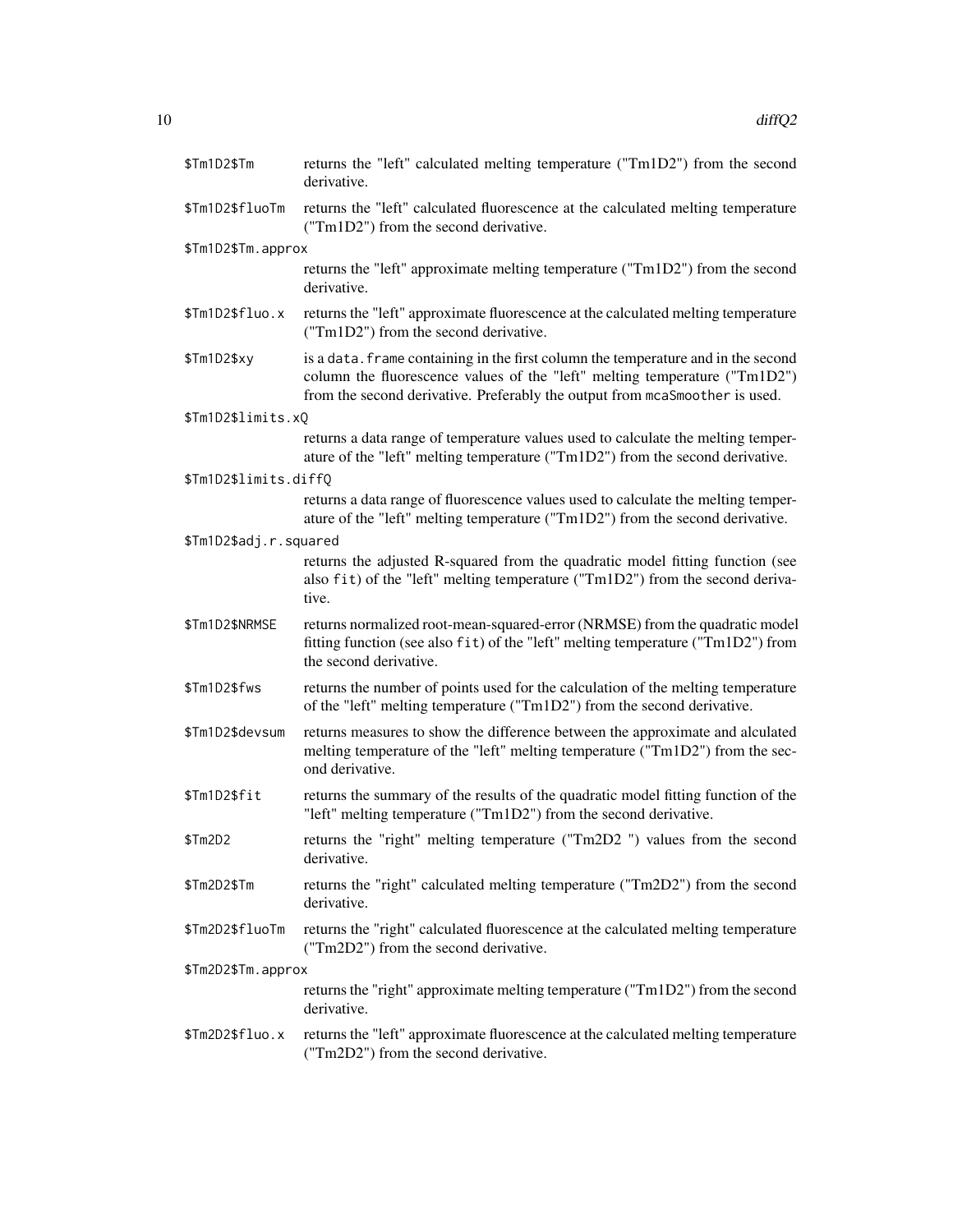## $\text{diffQ2}$  11

| \$Tm2D2\$xy                 | is a data. frame containing in the first column the temperature and in the second<br>column the fluorescence values of the "right" melting temperature ("Tm2D2")<br>from the second derivative. Preferably the output from mcaSmoother is used. |
|-----------------------------|-------------------------------------------------------------------------------------------------------------------------------------------------------------------------------------------------------------------------------------------------|
| \$Tm2D2\$limits.xQ          |                                                                                                                                                                                                                                                 |
|                             | returns a data range of temperature values used to calculate the melting temper-<br>ature of the "right" melting temperature ("Tm2D2") from the second derivative.                                                                              |
| \$Tm2D2\$limits.diffQ       |                                                                                                                                                                                                                                                 |
|                             | returns a data range of fluorescence values used to calculate the melting temper-<br>ature of the "right" melting temperature ("Tm"D2") from the second derivative.                                                                             |
| \$Tm2D2\$adj.r.squared      |                                                                                                                                                                                                                                                 |
|                             | returns the adjusted R-squared from the quadratic model fitting function (see<br>also fit) of the "right" melting temperature ("Tm2D2") from the second deriva-<br>tive.                                                                        |
| \$Tm2D2\$NRMSE              | returns normalized root-mean-squared-error (NRMSE) from the quadratic model<br>fitting function (see also fit) of the "right" melting temperature ("Tm2D2")<br>from the second derivative.                                                      |
| \$Tm2D2\$fws                | returns the number of points used for the calculation of the melting temperature<br>of the "right" melting temperature ("Tm2D2") from the second derivative.                                                                                    |
| \$Tm2D2\$devsum             | returns measures to show the difference between the approximate and calcu-<br>lated melting temperature of the "right" melting temperature ("Tm2D2") from<br>the second derivative.                                                             |
| \$Tm2D2\$fit                | returns the summary of the results of the quadratic model fitting function of the<br>"right" melting temperature ("Tm2D2") from the second derivative.                                                                                          |
| \$xTm1.2.D2                 | returns only the "left" and right calculated melting temperature ("Tm1D2, Tm2D2")<br>from the second derivative.                                                                                                                                |
| \$yTm1.2.D2                 | returns only the "left" and right calculated fluorescence ("Tm1D2, Tm2D2")<br>from the second derivative.                                                                                                                                       |
| \$temperature               | returns measures to investigate the temperature resolution of the melting curve.<br>Raw fluorescence measurements at irregular temperature resolutions (intervals)<br>can introduce artifacts and thus lead to wrong melting point estimations. |
| \$temperature\$T.delta      |                                                                                                                                                                                                                                                 |
|                             | returns the difference between two successive temperature steps.                                                                                                                                                                                |
| \$temperature\$mean.T.delta |                                                                                                                                                                                                                                                 |
|                             | returns the mean difference between two temperature steps.                                                                                                                                                                                      |
| \$temperature\$sd.T.delta   | returns the standard deviation of the temperature.                                                                                                                                                                                              |
| \$temperature\$RSD.T.delta  | returns the relative standard deviation (RSD) of the temperature in percent.                                                                                                                                                                    |

# Author(s)

Stefan Roediger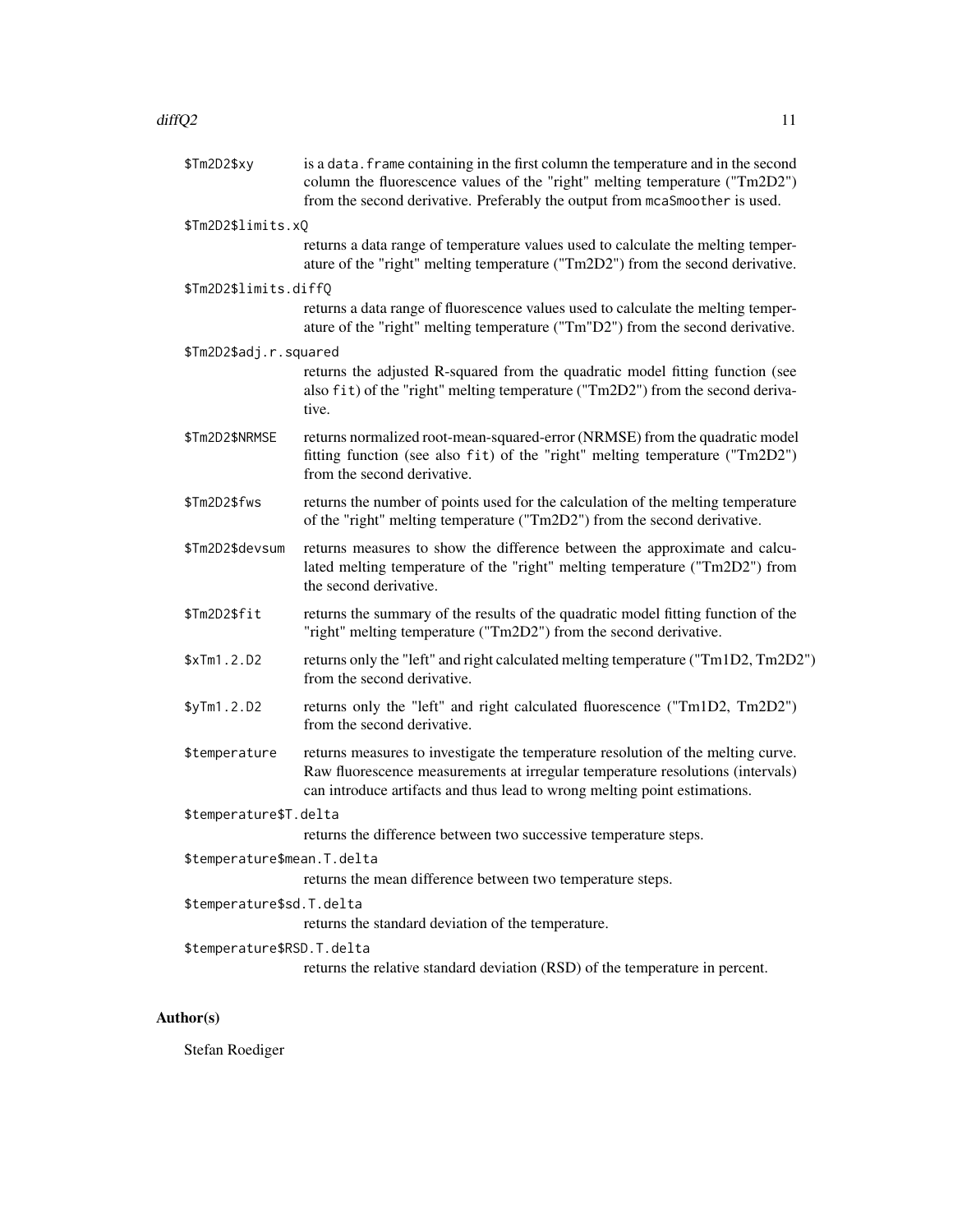## <span id="page-11-0"></span>References

A Highly Versatile Microscope Imaging Technology Platform for the Multiplex Real-Time Detection of Biomolecules and Autoimmune Antibodies. S. Roediger, P. Schierack, A. Boehm, J. Nitschke, I. Berger, U. Froemmel, C. Schmidt, M. Ruhland, I. Schimke, D. Roggenbuck, W. Lehmann and C. Schroeder. *Advances in Biochemical Bioengineering/Biotechnology*. 133:33–74, 2013. <http://www.ncbi.nlm.nih.gov/pubmed/22437246>

Nucleic acid detection based on the use of microbeads: a review. S. Roediger, C. Liebsch, C. Schmidt, W. Lehmann, U. Resch-Genger, U. Schedler, P. Schierack. *Microchim Acta* 2014:1–18. DOI: 10.1007/s00604-014-1243-4

Roediger S, Boehm A, Schimke I. Surface Melting Curve Analysis with R. *The R Journal* 2013;5:37– 53.

# See Also

[diffQ](#page-2-1), [mcaSmoother](#page-16-1)

# Examples

```
# First Example
# Plot the first and the second derivative melting curves of MLC-2v
# for a single melting curve. Should give a warning message but the graph
# will show you that the calculation is ok
data(MultiMelt)
tmp <- mcaSmoother(MultiMelt[, 1], MultiMelt[, 14])
diffQ2(tmp, fct = min, verbose = FALSE, plot = TRUE)# Second Example
# Calculate the maximum fluorescence of a melting curve, Tm,
# Tm1D2 and Tm2D2 of HPRT1 for 12 microbead populations and assign the
# values to the matrix HPRT1
data(MultiMelt)
HPRT1 \leq- matrix(NA, 12, 4,
dimnames = list(colnames(MultiMelt[, 2L:13]),
   c("Fluo", "Tm", "Tm1D2", "Tm2D2")))
for (i in 2L:13) {
       tmp <- mcaSmoother(MultiMelt[, 1],
                     MultiMelt[, i])
       tmpTM < - diffQ2(tmp, fct = min, verbose = TRUE)
       HPRT1[i-1, 1] < - max(tmp$y)
       HPRT1[i-1, 2] <- tmpTM$TmD1$Tm
       HPRT1[i-1, 3] <- tmpTM$Tm1D2$Tm
       HPRT1[i-1, 4] <- tmpTM$Tm2D2$Tm
}
HPRT1
# Third Example
# Use diffQ2 to determine the second derivative.
data(MultiMelt)
HPRT1 <- matrix(NA,12,4,
```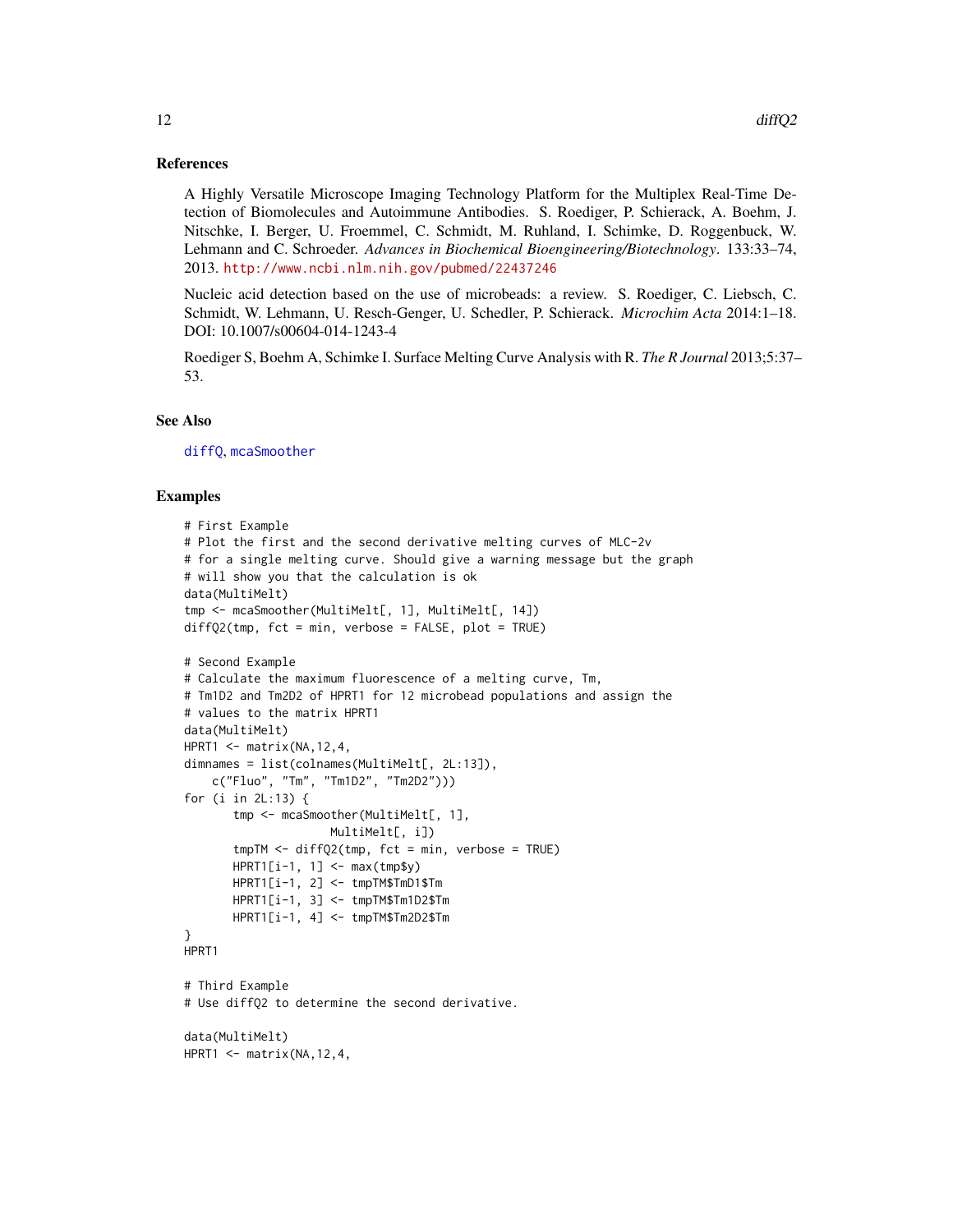```
dimnames = list(colnames(MultiMelt[, 2L:13]),
   c("Fluo", "Tm", "Tm1D2", "Tm2D2")))
for (i in 2L:13) {
       tmp <- mcaSmoother(MultiMelt[, 1],
                     MultiMelt[, i])
       tmpTM < - diffQ2(tmp, fct = min, verbose = TRUE)HPRT1[i-1, 1] <- max(tmp[["y.sp"]])
       HPRT1[i-1, 2] <- tmpTM[["TmD1"]][["Tm"]]
       HPRT1[i-1, 3] <- tmpTM[["Tm1D2"]][["Tm"]]
       HPRT1[i-1, 4] <- tmpTM[["Tm2D2"]][["Tm"]]
}
plot(HPRT1[, 1], HPRT1[, 2],
       xlab = "refMFI", ylab = "Temperature",
       main = "HPRT1", xlim = c(2.1, 2.55),
       ylim = c(72, 82), pch = 19,
       col = 1:12, cex = 1.8points(HPRT1[, 1], HPRT1[, 3], pch = 15)
points(HPRT1[, 1], HPRT1[, 4], pch = 15)
abline(lm(HPRT1[, 2] \sim HPRT1[, 1])abline(lm(HPRT1[, 3] \sim HPRT1[, 1])abline(lm(HPRT1[, 4] \sim HPRT1[, 1]))# Fourth Example
# Use diffQ2 with inder parameter to determine the second derivative.
data(MultiMelt)
tmp <- mcaSmoother(MultiMelt[, 1], MultiMelt[, 14])
diffQ2(tmp, fct = min, verbose = FALSE, plot = TRUE, inder = FALSE)
diffQ2(tmp, fct = min, verbose = FALSE, plot = TRUE, inder = TRUE)
par(mfrow = c(1,1))
```
<span id="page-12-1"></span>

DMP *Bimodal melting curve experiment on the surface of microbeads.*

# Description

A melting curve experiment with six microbead populations and short oligonucleotide probes (direct hybridization). Detection probes for human VIM (vimentin), MLC-2v (myosin regulatory light chain 2, ventricular/cardiac muscle isoform), SERCA2 (Atp2a2 - ATPase, Calcium-transporting ATPase sarcoplasmic reticulum type, slow twitch skeletal muscle isoform), HRPT1 (hyperparathyroidism 1) and the artificial sequences Poly(dA)20 (20 nt of dA) and aCS (artificial Control Sequence).

# Format

A data frame with the melting curves of six different capture and detection probe pairs on six microbeads populations for VIM, MLC-2v, SERCA2, Poly(dA)20, aCS and HPRT1. First column contains the temperature (in degree Celsius, 1 degree Celsius per step) followed by melting curves of VIM, MLC-2v, SERCA2, Poly(dA)20, aCS and HPRT1 with bimodal melting pattern. The dyes and quencher used were Atto 647N and BHQ2.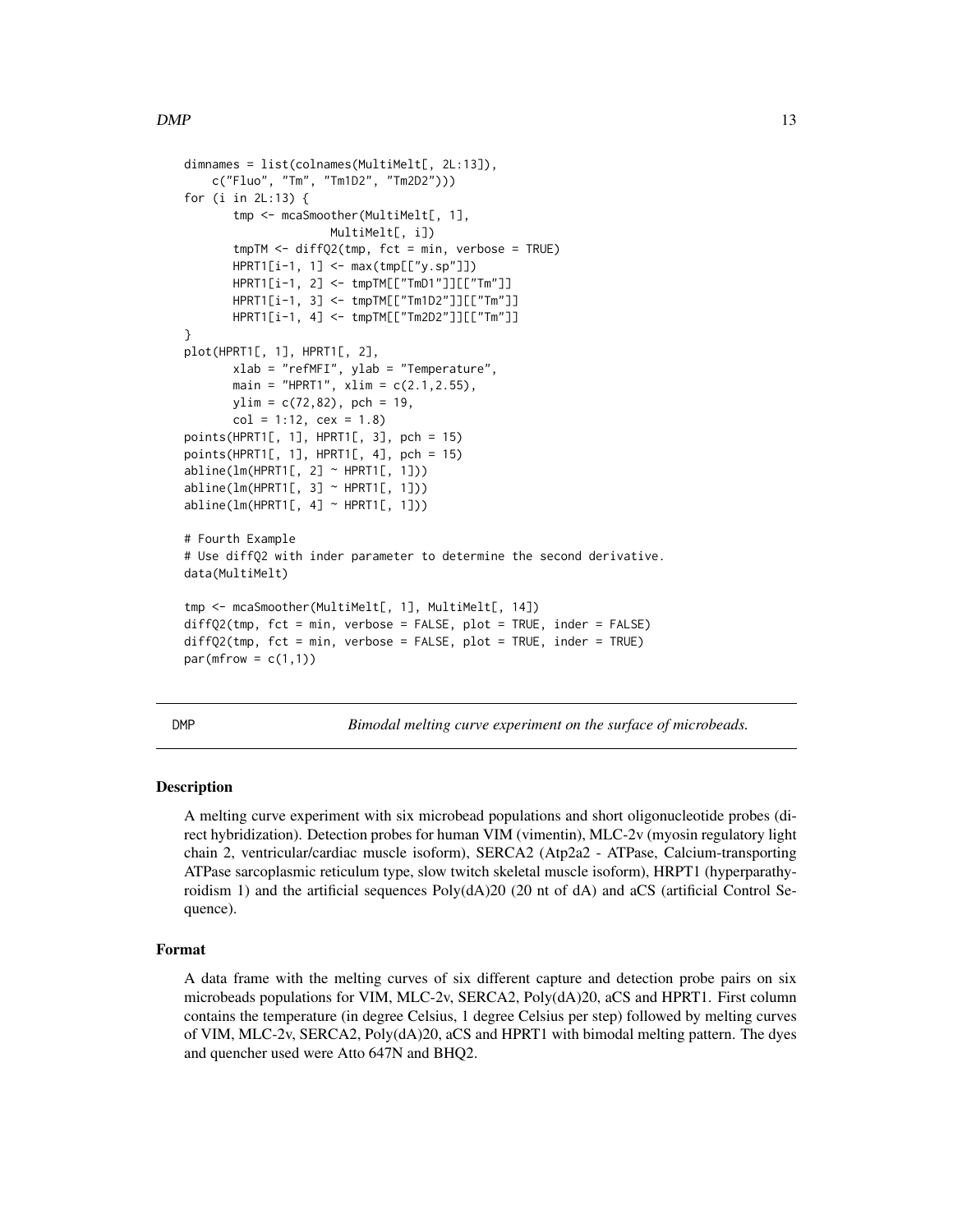<span id="page-13-0"></span>T a numeric vector, Temperature in degree Celsius.

VIM.no.Q a numeric vector, VIM without quencher and without Poly(dT)20 region.

- MLC2v.w.Q.w.dT20 a numeric vector, MLC-2v with quencher-labeled detection probe and fluorescent Poly(dA)20 detection probe.
- SERCA2.no.Q.w.dT20 a numeric vector, SERCA2 without quencher-labeled detection probe and Poly(dA)20 detection probe.
- **PolydA20.w.Q** a numeric vector, Poly( $dT$ )20 with fluorescent Poly( $dA$ )20 detection probe (quencher labeled).
- aCS.w.Q.w.dT20 a numeric vector, artificial Control Sequence without quencher-labeled detection probe and fluorescent Poly(dA)20 detection probe.
- HPRT1.no.Q.w.dT20 a numeric vector, HPRT1 without quencher-labeled detection probe and fluorescent Poly(dA)20 detection probe.

#### Source

Data were measured with the VideoScan platform:

A Highly Versatile Microscope Imaging Technology Platform for the Multiplex Real-Time Detection of Biomolecules and Autoimmune Antibodies. S. Roediger, P. Schierack, A. Boehm, J. Nitschke, I. Berger, U. Froemmel, C. Schmidt, M. Ruhland, I. Schimke, D. Roggenbuck, W. Lehmann and C. Schroeder. *Advances in Biochemical Bioengineering/Biotechnology*. 133:35–74, 2013. <http://www.ncbi.nlm.nih.gov/pubmed/22437246>

Surface Melting Curve Analysis with R. S. Roediger, A. Boehm and I. Schimke. *The R Journal*. 5(2):37–52, 2013. <http://journal.r-project.org/>

# See Also

[MFIerror](#page-21-1), [mcaSmoother](#page-16-1), [diffQ](#page-2-1), [diffQ](#page-2-1), [MultiMelt](#page-22-1), [DualHyb](#page-13-1)

#### Examples

data(DMP)

<span id="page-13-1"></span>DualHyb *Surface melting curve data from direct hybridization experiment of short oligonucleotide probes with bimodal melting curve pattern.*

#### Description

A melting curve experiment with four microbead populations and short oligonucleotide probes (direct hybridization) and longer probes (dual-hybridization probes) capture probe. Detection probes for human VIM (vimentin), MLC-2v (myosin regulatory light chain 2, ventricular/cardiac muscle isoform) and SERCA2 (Atp2a2 - ATPase, Calcium-transporting ATPase sarcoplasmic reticulum type, slow twitch skeletal muscle isoform). One sequence of VIM contained a mutation at position 41.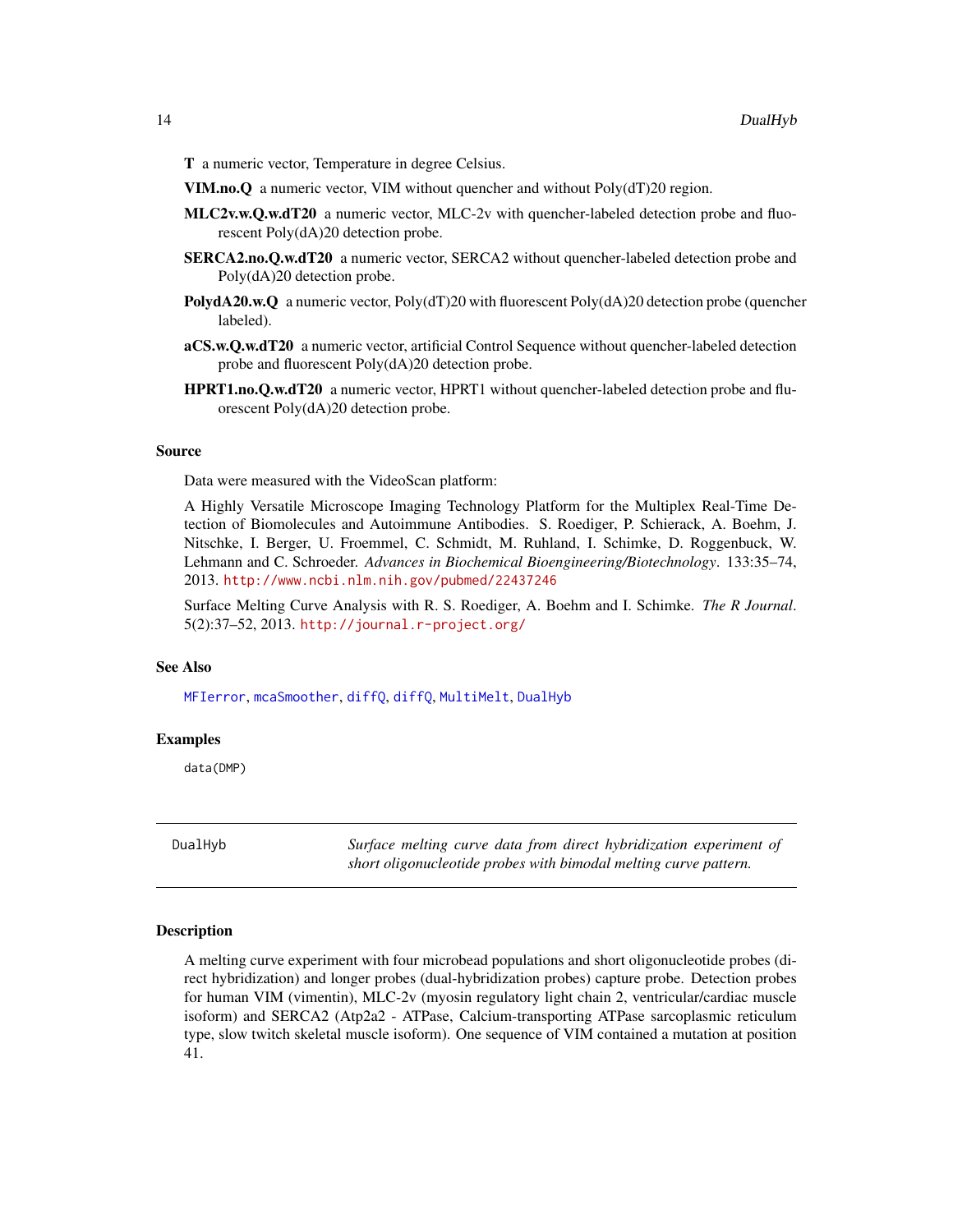# <span id="page-14-0"></span>DualHyb 15

#### Format

A data frame with the melting curves of three different capture and detection probe pairs for HRPT1 and MLC-2v. First column contains the temperature (in degree Celsius, 0.5 degree Celsius per step) followed by melting curves of HRPT1 on 12 microbead populations and melting curves of MLC-2v on 12 microbead populations.

T a numeric vector, Temperature in degree Celsius.

MLC2v a numeric vector, MLC-2v with quencher-labeled detection probe

SERCA2 a numeric vector, SERCA2 without quencher-labeled detection probe

VIM.w.Mutation a numeric vector, mutated VIM with quencher-labeled detection probe

VIM.wo.Mutation a numeric vector, native VIM with quencher-labeled detection probe

# Details

The melting curve was conducted with short oligonucleotide probes (direct hybridization) and longer probes (dual-hybridization probes) on the surface of microbeads (sequences and materials according to Roediger et al. (2012)) using the VideoScan platform by Roediger et al. (2012). The dyes and quencher used were Atto 647N and BHQ2.

#### Source

Data were measured with the VideoScan platform:

A Highly Versatile Microscope Imaging Technology Platform for the Multiplex Real-Time Detection of Biomolecules and Autoimmune Antibodies. S. Roediger, P. Schierack, A. Boehm, J. Nitschke, I. Berger, U. Froemmel, C. Schmidt, M. Ruhland, I. Schimke, D. Roggenbuck, W. Lehmann and C. Schroeder. *Advances in Biochemical Bioengineering/Biotechnology*. 133:35–74, 2013. <http://www.ncbi.nlm.nih.gov/pubmed/22437246>

Surface Melting Curve Analysis with R. S. Roediger, A. Boehm and I. Schimke. *The R Journal*. 5(2):37–52, 2013. <http://journal.r-project.org/>

Nucleic acid detection based on the use of microbeads: a review. S. Roediger, C. Liebsch, C. Schmidt, W. Lehmann, U. Resch-Genger, U. Schedler, P. Schierack. *Microchim Acta* 2014:1–18. DOI: 10.1007/s00604-014-1243-4

# See Also

[MFIerror](#page-21-1), [mcaSmoother](#page-16-1), [diffQ](#page-2-1), [diffQ2](#page-7-1), [DMP](#page-12-1), [MultiMelt](#page-22-1)

# Examples

data(DualHyb)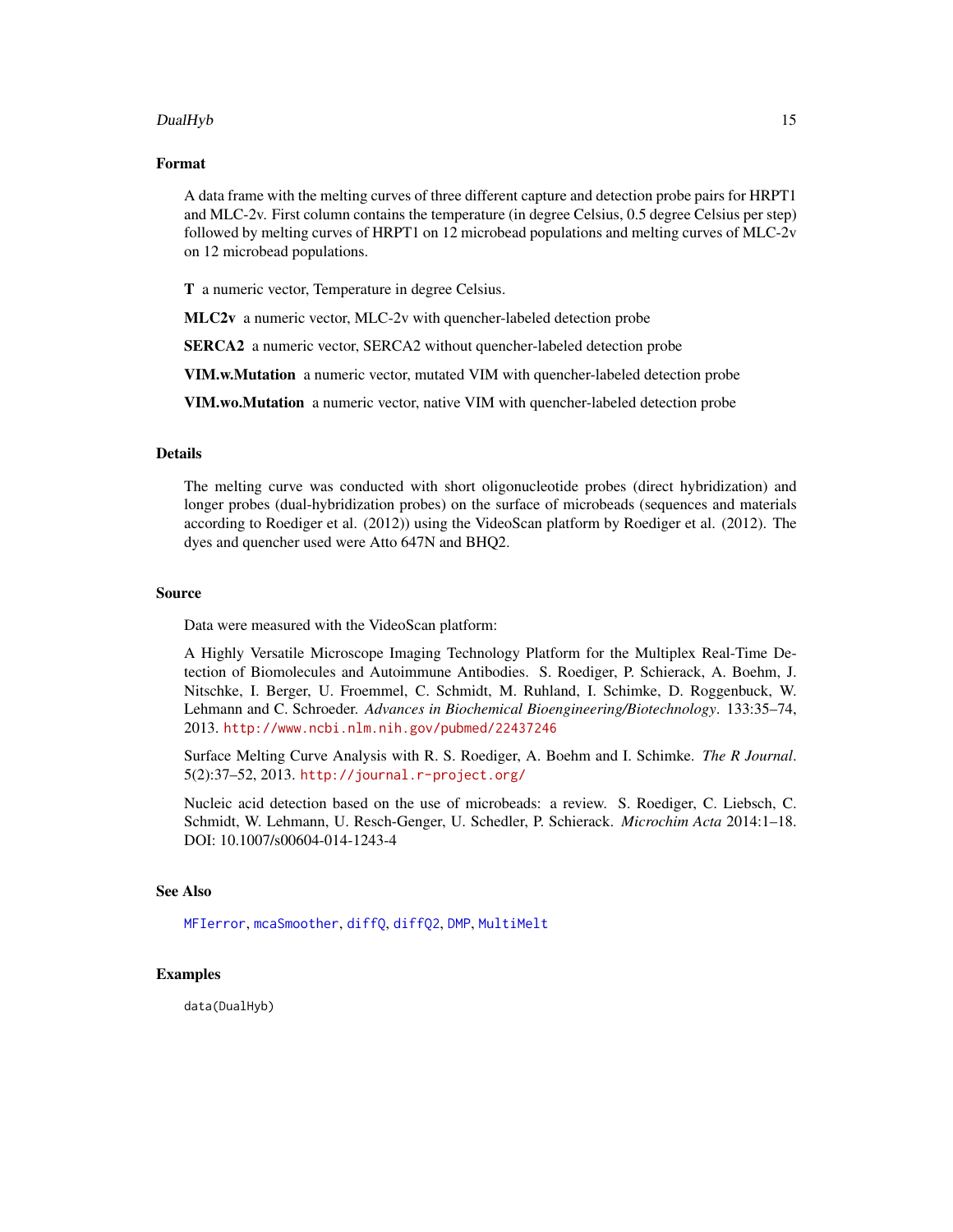<span id="page-15-0"></span>mcaPeaks *Function to estimate the approximate local minima and maxima of melting curve data.*

# Description

The mcaPeaks() is used to estimate the approximate local minima and maxima of melting curve data. This can be useful to define a temperature range for melting curve analysis, quality control of the melting curve or to define a threshold of peak heights. Melting curves may consist of multiple significant and insignificant melting peaks. mcaPeaks() uses estimated the temperatures and fluorescence values of the local minima and maxima. The original data remain unchanged and only the approximate local minima and maxima are returned. mcaPeaks() takes modified code proposed earlier by Brian Ripley (https://stat.ethz.ch/pipermail/r-help/2002-May/021934.html).

# Usage

 $mcaPeaks(x, y, span = 3)$ 

# Arguments

| X    | x is the column of a data frame for the temperature.         |
|------|--------------------------------------------------------------|
| v    | y is the column of a data frame for the fluorescence values. |
| span | span is used to adjust the window span.                      |

# Value

| p.min | returns a data. Frame with the temperatures ("T (minima)") and the fluorescence<br>("F (minima)") for the local minima of the processed data. |
|-------|-----------------------------------------------------------------------------------------------------------------------------------------------|
| p.max | returns a data. Frame with the temperatures ("T (minima)") and the fluorescence<br>("F (minima)") for the local maxima of the processed data. |

# Author(s)

Stefan Roediger

# See Also

[mcaSmoother](#page-16-1), [smooth.spline](#page-0-0)

#### Examples

```
# First Example
data(DMP)
# Smooth and Min-Max normalize melting curve data with mcaSmoother()
tmp < - mcaSmoother(DMP[, 1], DMP[, 6], minmax = TRUE, n = 2)
```
# Extract the first derivative melting curve data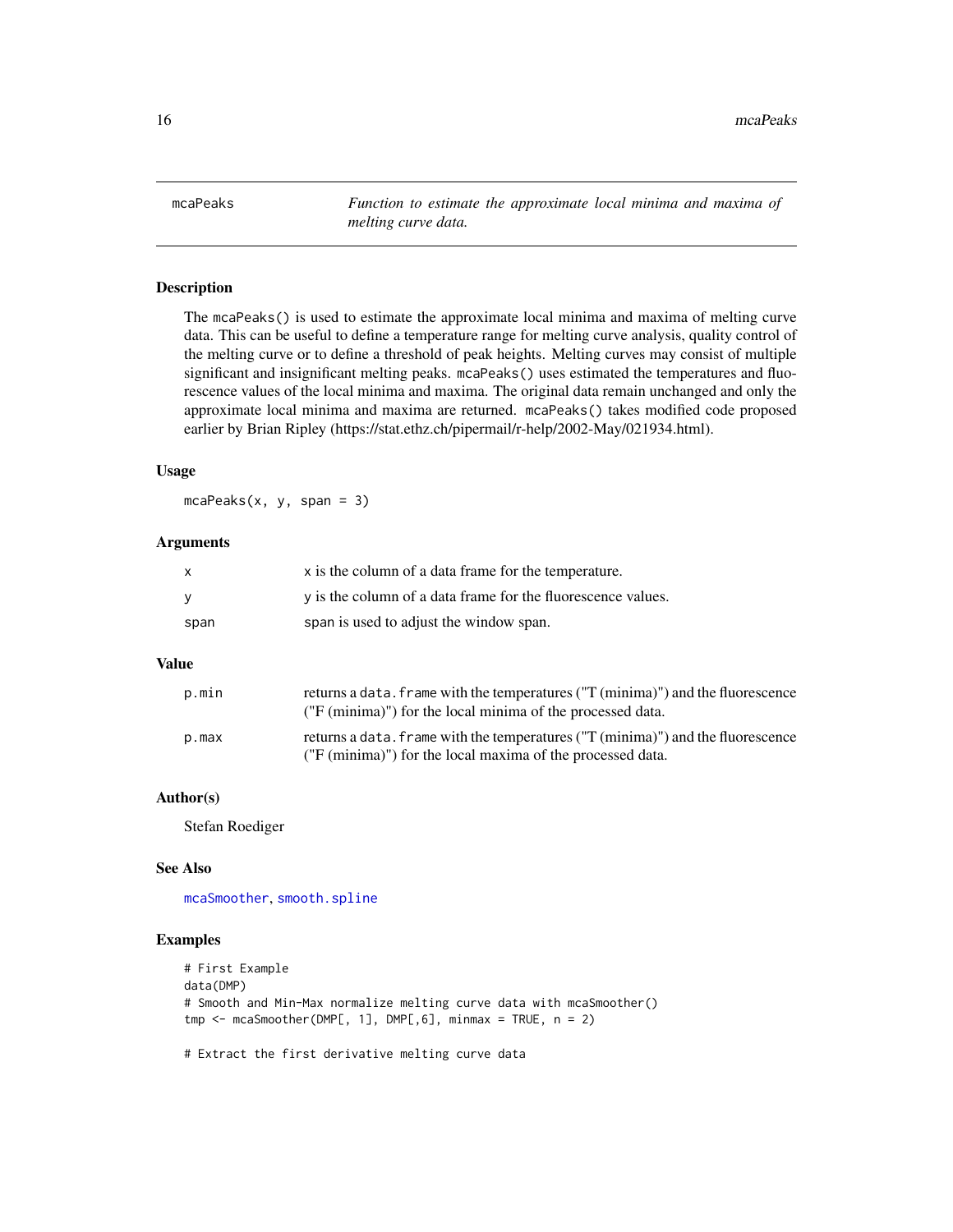#### <span id="page-16-0"></span>mcaSmoother 17

```
tmp.d <- diffQ(tmp, verbose = TRUE)$xy
# Determine the approximate local minima and maxima of a curve
peak.val <-mcaPeaks(tmp.d[, 1], tmp.d[, 2])
peak.val
# Plot the first derivative melting curve
# Add a horizontal line and points for the approximate local minima
# and maxima to the plot
plot(tmp.d, type = "l",main = "Show the approximate local minima and maxima of a curve")
 abline(h = 0)
 points(peak.val$p.min, col = 1, pch = 19)
 points(peak.val$p.max, col = 2, pch = 19)
 legend(25, 0.08, c("Minima", "Maxima"), col = c(1,2), pch = c(19,19))
# Second example
# Signifcant peaks can be distinguished by peak hight
plot(tmp.d, type = "l",
     main = "Show the approximate local minima and maxima of a curve")
 abline(h = 0)
 points(peak.val$p.min, col = 1, pch = 19)
 points(peak.val$p.max, col = 2, pch = 19)
 legend(25, 0.08, c("Minima", "Maxima"), col = c(1,2), pch = c(19,19))
# Test which local maxima peak is above the median + 3 * Median Absolute
# Add a threshold (th) line to the plot
th.max <- median(peak.val$p.max[, 2]) + 3 * mad(peak.val$p.max[, 2])
abline(h = th.max, col = 3)# add the approximate temperatures of the local minima and
# maxima to the plot
T.val <- c(peak.val$p.min[, 1], peak.val$p.max[, 1])
text(T.val, rep(-0.05, length(T.val)), round(T.val,0))
# Use a temperature range from the plot to calculate the Tm of
# the maximum Trange is used between 37 and 74 degree Celsius
tmp \leq mean 0 = mcaSmoother(DMP[, 1], DMP[, 6], minmax = TRUE, Trange = c(37, 74),
   n = 2# Tm 48.23, fluoTm 0.137
diffQ(tmp, fct = max, plot = TRUE)
```
mcaSmoother *Function to pre-process melting curve data.*

#### **Description**

The function mcaSmoother() is used for data pre-processing. Measurements from experimental systems may occasionally include missing values (NA). mcaSmoother() uses approx() to fill up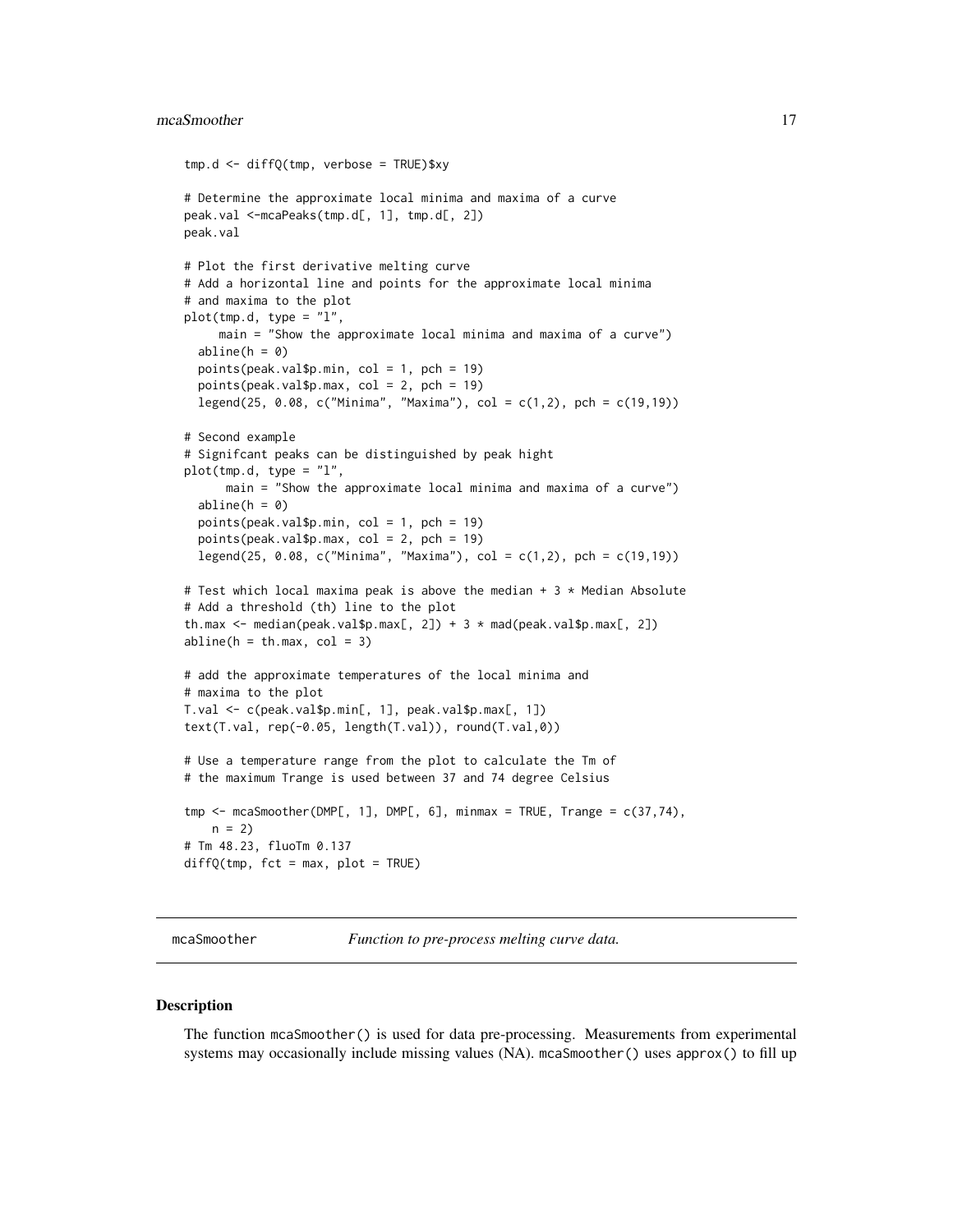NAs under the assumption that all measurements were equidistant. The original data remain unchanged and only the NAs are substituted. Following it calls smooth.spline() to smooth the curve. Different strengths can be set using the option df.fact (f default~0.95). Internally it takes the degree of freedom value from the spline and multiplies it with a factor between 0.6 and 1.1. Values lower than 1 result in stronger smoothed curves. The outcome of the differentiation depends on the temperature resolution of the melting curve. It is recommended to use a temperature resolution of at least 0.5 degree Celsius. In addition equal distances (e.g.,  $50 \rightarrow 50.5 \rightarrow 60$  degree Celsius) rather than unequal distances (e.g.,  $50 \rightarrow 50.4 \rightarrow 60.1$  degree Celsius) for the temperature steps are recommended. The parameter n can be used to increase the temperature resolution of the melting curve data. mcaSmoother uses the spline function for this purpose. A temperature range for a simple linear background correction. The linear trend is estimated by a robust linear regression using lmrob(). In case criteria for a robust linear regression are violated lm() is automatically used. The parameter n can be combined with the parameter Trange to make transform all melting curves of question to have the #same range and similar resolution. Optionally a Min-Max normalization between 0 and 1 can be used by setting the option minmax to TRUE. This is useful in many situations. For example, if the fluorescence values between samples vary considerably (e.g., due to high background, different reporter dyes,...), particularly in solution or for better comparison of results.

### Usage

```
mcaSmoother(x, y, bgadj = FALSE, bg = NULL, Trange = NULL,minmax = FALSE, df.fact = 0.95, n = NULL)
```
#### Arguments

|       | X       | is the column of a data frame for the temperature.                                                                                                                                                                                                                                                     |
|-------|---------|--------------------------------------------------------------------------------------------------------------------------------------------------------------------------------------------------------------------------------------------------------------------------------------------------------|
|       | у       | is the column of a data frame for the fluorescence values.                                                                                                                                                                                                                                             |
|       | bgadj   | is used to adjust the background signal. This causes mcaSmoother to use the<br>data subset defined by bg for the linear regression and background correction.                                                                                                                                          |
|       | bg      | is used to define the range for the background reduction (e.g., bg = $c(50, 55)$ ,<br>between 50 and 55 degree Celsius).                                                                                                                                                                               |
|       | Trange  | is used to define the temperature range (e.g., Trange = $c(50, 95)$ , between 50<br>and 95 degree Celsius) for melting curve analysis.                                                                                                                                                                 |
|       | minmax  | is used to scale the fluorescence a Min-Max normalization between 0 and 1 can<br>be used by setting the option minmax to TRUE.                                                                                                                                                                         |
|       | df.fact | is a factor to smooth the curve. Different strengths can be set using the option<br>$df$ . fact (f default ~ 0.95). Internally it takes the degree of freedom value from<br>the spline and multiplies it with a factor between 0.6 and 1.1. Values lower than<br>1 result in stronger smoothed curves. |
|       | n       | is number of interpolations to take place. This parameter uses the spline function<br>and increases the temperature resolution of the melting curve data.                                                                                                                                              |
| Value |         |                                                                                                                                                                                                                                                                                                        |

xy returns a data.frame with the temperature ("x") in the first and the pre-processed fluorescence values ("y.sp") in the second column.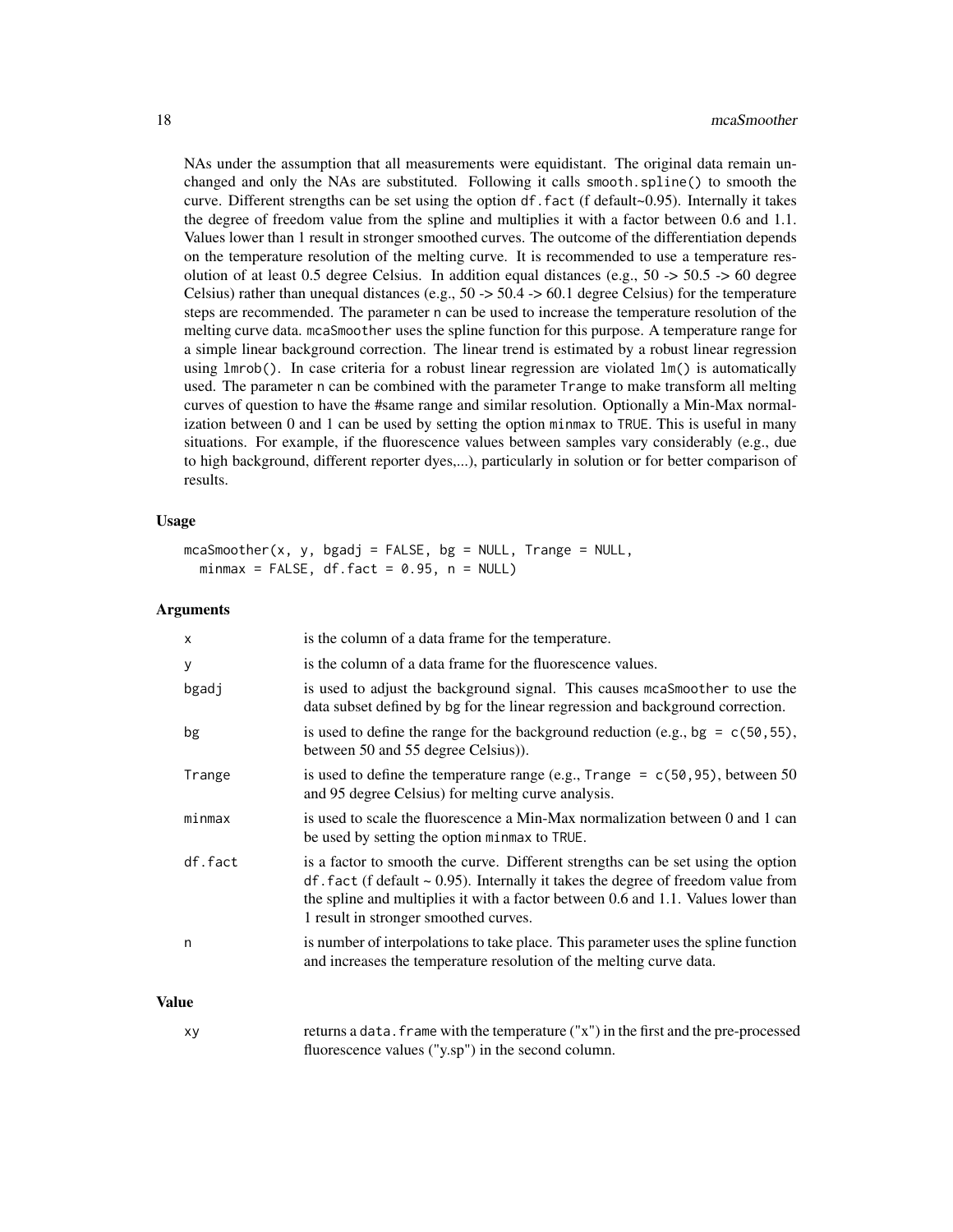# <span id="page-18-0"></span>mcaSmoother 19

### Author(s)

Stefan Roediger

#### References

A Highly Versatile Microscope Imaging Technology Platform for the Multiplex Real-Time Detection of Biomolecules and Autoimmune Antibodies. S. Roediger, P. Schierack, A. Boehm, J. Nitschke, I. Berger, U. Froemmel, C. Schmidt, M. Ruhland, I. Schimke, D. Roggenbuck, W. Lehmann and C. Schroeder. *Advances in Biochemical Bioengineering/Biotechnology*. 133:33–74, 2013. <http://www.ncbi.nlm.nih.gov/pubmed/22437246>

Nucleic acid detection based on the use of microbeads: a review. S. Roediger, C. Liebsch, C. Schmidt, W. Lehmann, U. Resch-Genger, U. Schedler, P. Schierack. *Microchim Acta* 2014:1–18. DOI: 10.1007/s00604-014-1243-4

Roediger S, Boehm A, Schimke I. Surface Melting Curve Analysis with R. *The R Journal* 2013;5:37– 53.

#### See Also

[MFIerror](#page-21-1), [lmrob](#page-0-0), [smooth.spline](#page-0-0), [spline](#page-0-0), [lm](#page-0-0), [approx](#page-0-0)

# Examples

```
# First Example
# Use mcaSmoother with different n to increase the temperature
# resolution of the melting curve artificially. Compare the
# influence of the n on the Tm and fluoTm values
data(MultiMelt)
Tm <- vector()
fluo <- vector()
for (i in seq(1,3.5,0.5)) {
  res.smooth <- mcaSmoother(MultiMelt[, 1], MultiMelt[, 14], n = i)
  res <- diffQ(res.smooth)
  Tm <- c(Tm, res$Tm)
  fluo <- c(fluo, res$fluoTm)
}
plot(fluo, Tm, ylim = c(76, 76.2))abline(h = mean(Tm))text(fluo, seq(76.1,76.05,-0.02),
      paste("n:", seq(3.5, 1, -0.5), sep = " " ), col = 2)abline(h = c(mean(Tm) + sd(Tm), mean(Tm) - sd(Tm)), col = 2)legend(-0.22, 76.2, c("mean Tm", "mean Tm +/- SD Tm"),
col = c(1, 2), 1wd = 2)# Second Example
# Use mcaSmoother with different strengths of smoothing
# (f, 0.6 = strongest, 1 = weakest).
data(DMP)
plot(DMP[, 1], DMP[,6],
```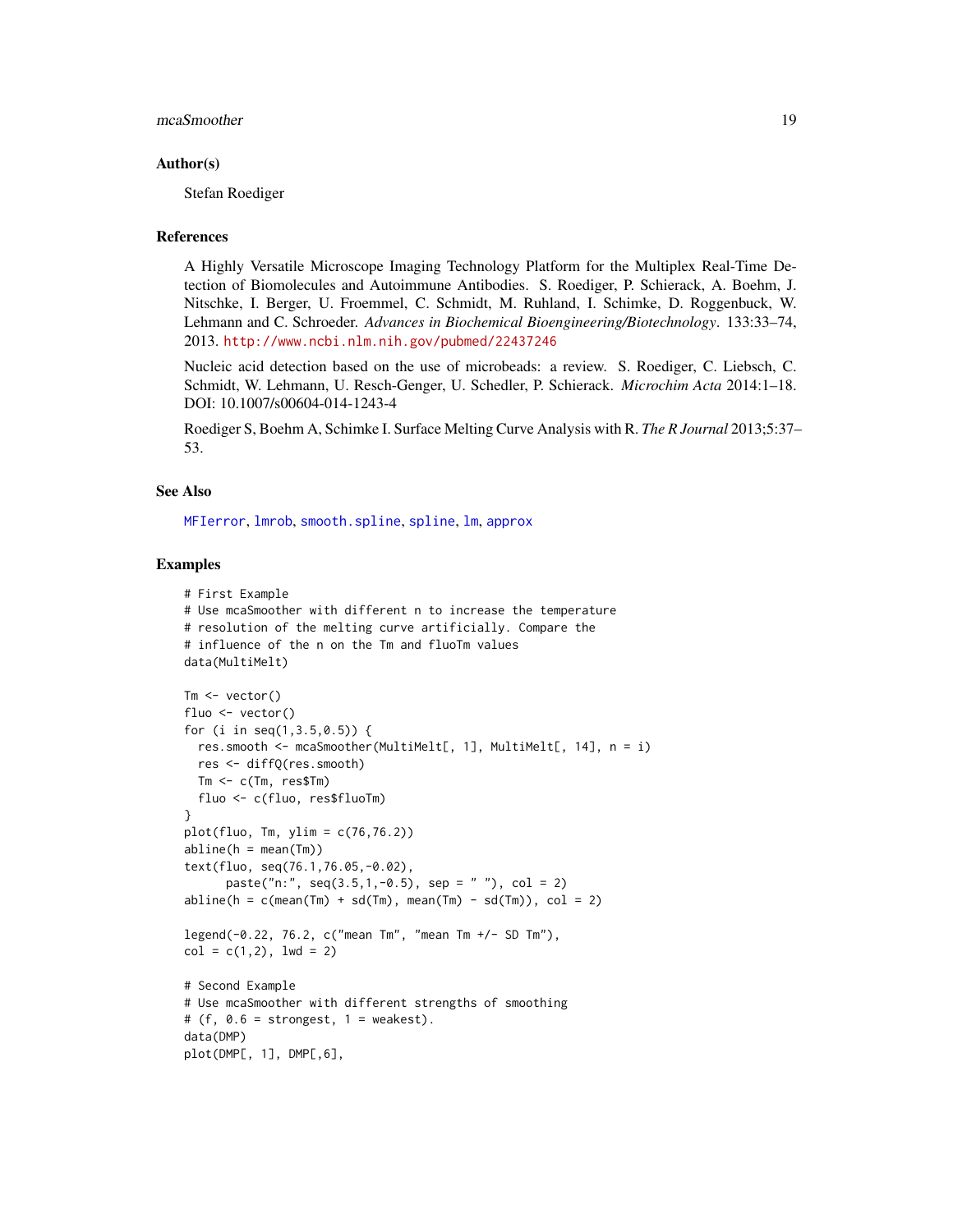```
xlim = c(20, 95), xlab = "Temperature",ylab = "refMFI", pch = 19, col = 8)f \leftarrow c(0.6, 0.8, 1.0)for (i in c(1:3)) {
 lines(mcaSmoother(DMP[, 1],
        DMP[, 6], df.fact = f[i]),col = i, 1wd = 2}
legend(20, 1.5, paste("f", f, sep = ": ");cex = 1.2, col = 1:3, bty = "n",lty = 1, lwd = 4)# Third Example
# Plot the smoothed and trimmed melting curve
data(MultiMelt)
tmp <- mcaSmoother(MultiMelt[, 1], MultiMelt[, 14])
tmp.trimmed <- mcaSmoother(MultiMelt[, 1], MultiMelt[, 14],
    Trange = c(49, 85)plot(tmp, pch = 19, xlab = "Temperature", ylab = "refMFI",
 main = "MLC-2v, mcaSmoother using Trange")
 points(tmp.trimmed, col = 2, type = "b", pch = 19)
 legend(50, 1, c("smoothed values",
  "trimmed smoothed values"),
  pch = c(19,19), col = c(1,2)# Fourth Example
# Use mcaSmoother with different n to increase the temperature
# resolution of the melting curve. Caution, this operation may
# affect your data negatively if the resolution is set to high.
# Higher resolutions will just give the impression of better
# data quality. res.st uses the default resolution (no
# alteration)
# res.high uses the double resolution.
data(MultiMelt)
res.st <- mcaSmoother(MultiMelt[, 1], MultiMelt[, 14])
res.high <- mcaSmoother(MultiMelt[, 1], MultiMelt[, 14], n = 2)
par(fig = c(0,1,0.5,1))plot(res.st, xlab = "Temperature", ylab = "F",
main = "Effect of n parameter on the temperature
resolution")
points(res.high, col = 2, pch = 2)
 legend(50, 1, c(paste("default resolution.", nrow(res.st),
 "Temperature steps", sep = " "),
 paste("double resolution.", nrow(res.high),
 "Temperature steps", sep = " ")),
 pch = c(1,2), col = c(1,2)par(fig = c(0, 0.5, 0, 0.5), new = TRUE)diffQ(res.st, plot = TRUE)
 text(65, 0.025, paste("default resolution.", nrow(res.st),
"Temperature steps", sep = " "))
par(fig = c(0.5, 1, 0, 0.5), new = TRUE)
diffQ(res.high, plot = TRUE)
```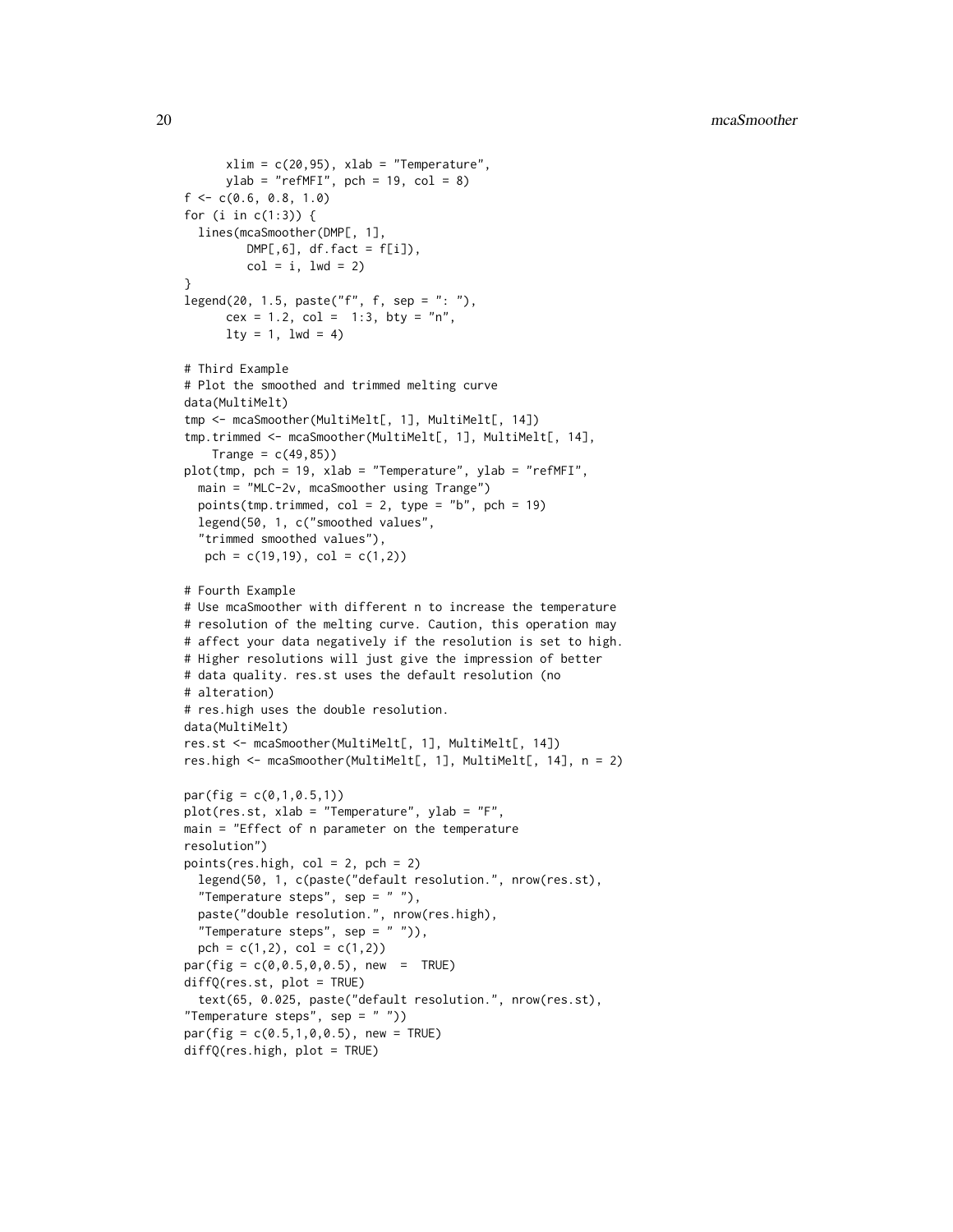#### mcaSmoother 21

```
text(65, 0.025, paste("double resolution.", nrow(res.high),
"Temperature steps", sep = "")# Fifth example
# Different experiments may have different temperature
# resolutions and temperature ranges. The example uses a
# simulated melting curve with a temperature resolution of
# 0.5 and 1 degree Celsius and a temperature range of
# 35 to 95 degree Celsius.
#
# Coefficients of a 3 parameter sigmoid model. Note:
# The off-set, temperature range and temperature resolution
# differ between both simulations. However, the melting
# temperatures should be very
# similar finally.
b \le -0.5; e \le -77# Simulate first melting curve with a temperature
# between 35 - 95 degree Celsius and 1 degree Celsius
# per step temperature resolution.
t1 <- seq(35, 95, 1)
f1 <- 0.3 + 4 / (1 + exp(b * (t1 - e)))
# Simulate second melting curve with a temperature
# between 41.5 - 92.1 degree Celsius and 0.5 degree Celsius
# per step temperature resolution.
t2 \leq - seq(41.5, 92.1, 0.5)
f2 <- 0.2 + 2 / (1 + \exp(b * (t2 - e)))# Plot both simulated melting curves
plot(t1, f1, pch = 15, ylab = "MFI",main = "Simulated Melting Curves",
     xlab = "Temperature", col = 1)points(t2, f2, pch = 19, col = 2)
legend(50, 1,
       c("35 - 95 degree Celsius, 1 degree Celsius per step",
       "41.5 - 92.1 degree Celsius, 0.5 degree Celsius per step",
       sep = " '), pch = c(15,19), col = c(1,2)# Use mcaSmoother with n = 2 to increase the temperature
# resolution of the first simulated melting curve. The minmax
# parameter is used to make the peak heights compareable. The
# temperature range was limited between 45 to 90 degree Celsius for
# both simulations
t1f1 \le mcaSmoother(t1, f1, Trange= c(45, 90), minmax = TRUE, n = 2)
t2f2 <- mcaSmoother(t2, f2, Trange= c(45, 90), minmax = TRUE, n = 1)
# Perform a MCA on both altered simulations. As expected, the melting
# temperature are almost identical.
par(mfrow = c(2,1))# Tm 77.00263, fluoTm -0.1245848
```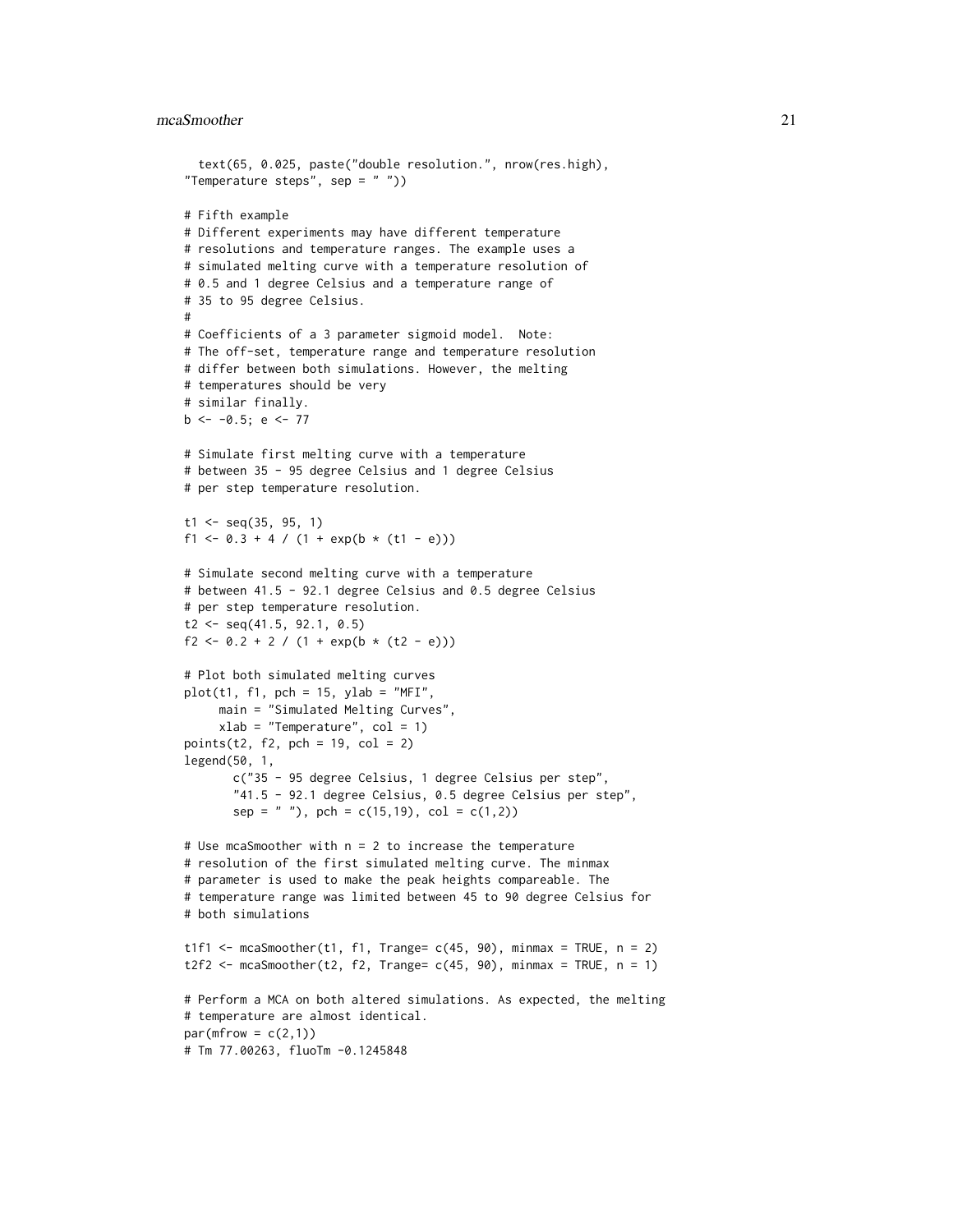#### 22 MFIerror

```
diffQ(t1f1, plot = TRUE)text(60, -0.08,
     "Raw data: 35 - 95 degree Celsius,\n 1 degree Celsius per step")
# Tm 77.00069, fluoTm -0.1245394
diffQ(t2f2, plot = TRUE)
text(60, -0.08, "Raw data: 41.5 - 92.1 degree Celsius,
     \n 0.5 degree Celsius per step")
par(mfrow = c(1,1))
```
<span id="page-21-1"></span>

MFIerror *Multiple comparison of the temperature dependent variance of the refMFI*

# Description

MFIerror is used for a fast multiple comparison of the temperature dependent variance of the refMFI. MFIerror returns an object of the class data.frame with columns "Temperature", "Location" (Mean, Median), "Deviation" (Standard Deviation, Median Absolute Deviation) and "Coefficient of Variation".

# Usage

 $MFIerror(x, y, CV = FALSE, RSD = FALSE, rob = FALSE, errplot = TRUE,$ type =  $"p"$ , pch = 19, length = 0.05, col =  $"black")$ 

# Arguments

| X          | is the column of a data frame for the temperature.                                                                                                               |
|------------|------------------------------------------------------------------------------------------------------------------------------------------------------------------|
| y          | are multiple columns of fluorescence values from a data. frame $(e.g., [c(1:n)])$ .                                                                              |
| CV         | If CV is true the coefficient of variation (RSD, CV) is plotted. If set to FLASE<br>the deviation as Standard Deviation or Median Absolute Deviation is plotted. |
| <b>RSD</b> | Setting the option RSD=TRUE shows the relative standard deviation (RSD) in per-<br>cent.                                                                         |
| rob        | Using the option rob as TRUE the median and the median absolute deviation<br>(MAD) is plotted instead of the mean and standard deviation.                        |
| errplot    | sets MFIerror () to plot the results (default). In the default setting (CV=FALSE)<br>the mean with the standard deviations is plotted.                           |
| type       | is a graphical parameter setting the plot use lines, points or both (see plot).                                                                                  |
| pch        | is a graphical parameter used to define the symbol used in the plot.                                                                                             |
| length     | length is a graphical parameter used to define the length of the error bar used<br>in the plot.                                                                  |
| col        | col is a graphical parameter used to define the color of the error bar used in the<br>plot.                                                                      |

<span id="page-21-0"></span>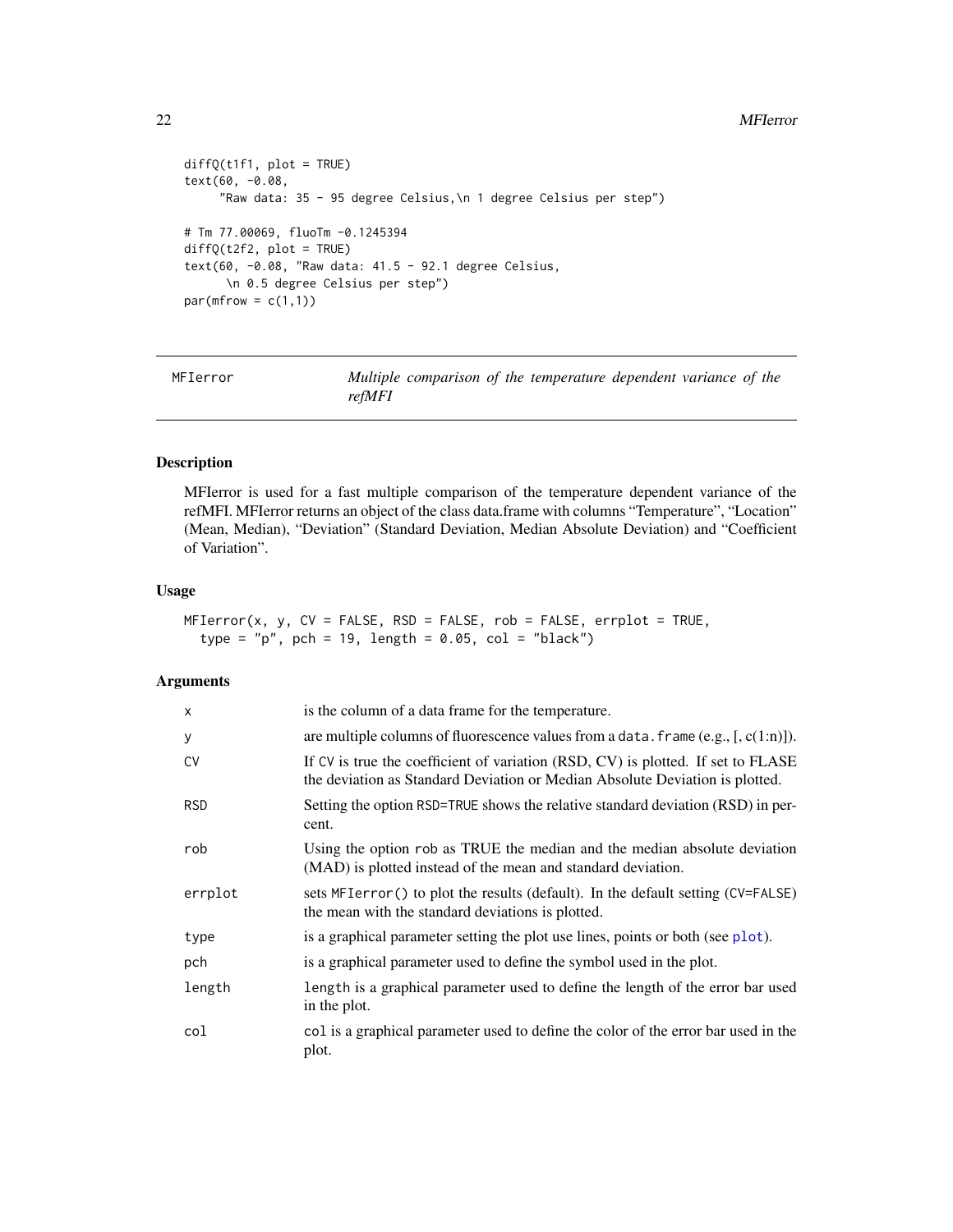#### <span id="page-22-0"></span>MultiMelt 23

# Value

res returns a data.frame containing the "Temperature", "Location" (mean, median), "Deviation" (standard deviation, median absolute deviation), "Coefficient of Variance" (CV, RSD) sequential in the columns.

# Author(s)

Stefan Roediger

# See Also

[mcaSmoother](#page-16-1)

#### Examples

```
# First Example
# Temperature dependent variance of the refMFI using standard measures
# (Mean, Standard Deviation (SD)).
# Use Standard Deviation (SD) in the plot
data(MultiMelt)
MFIerror(MultiMelt[, 1], MultiMelt[, c(2L:13)])
# Second Example
# Temperature dependent relative variance of the refMFI using robust
# measures (Median, Median Absolute Deviation (MAD)). The parameter
# errplot is set to FALSE in order to prevent the plot of the
# coefficient of variation versus the temperature.
MFIerror(MultiMelt[, 1], MultiMelt[, c(2L:13)], errplot = FALSE,
  RSD = TRUE, rob = TRUE# Third Example
# Temperature dependent relative variance of the refMFI using
# robust measures (Median, Median Absolute Deviation (MAD)).
MFIerror(MultiMelt[, 1], MultiMelt[, c(2L:13)], RSD = TRUE,
  rob = TRUE)
```
<span id="page-22-1"></span>MultiMelt *Surface melting curve data from direct hybridization experiment of short oligonucleotides.*

### Description

A melting curve experiment with twelve microbead populations and the short oligonucleotide capture probe and detection probe for human HRPT1 (hyperparathyroidism 1) and MLC-2v (myosin regulatory light chain 2, ventricular/cardiac muscle isoform).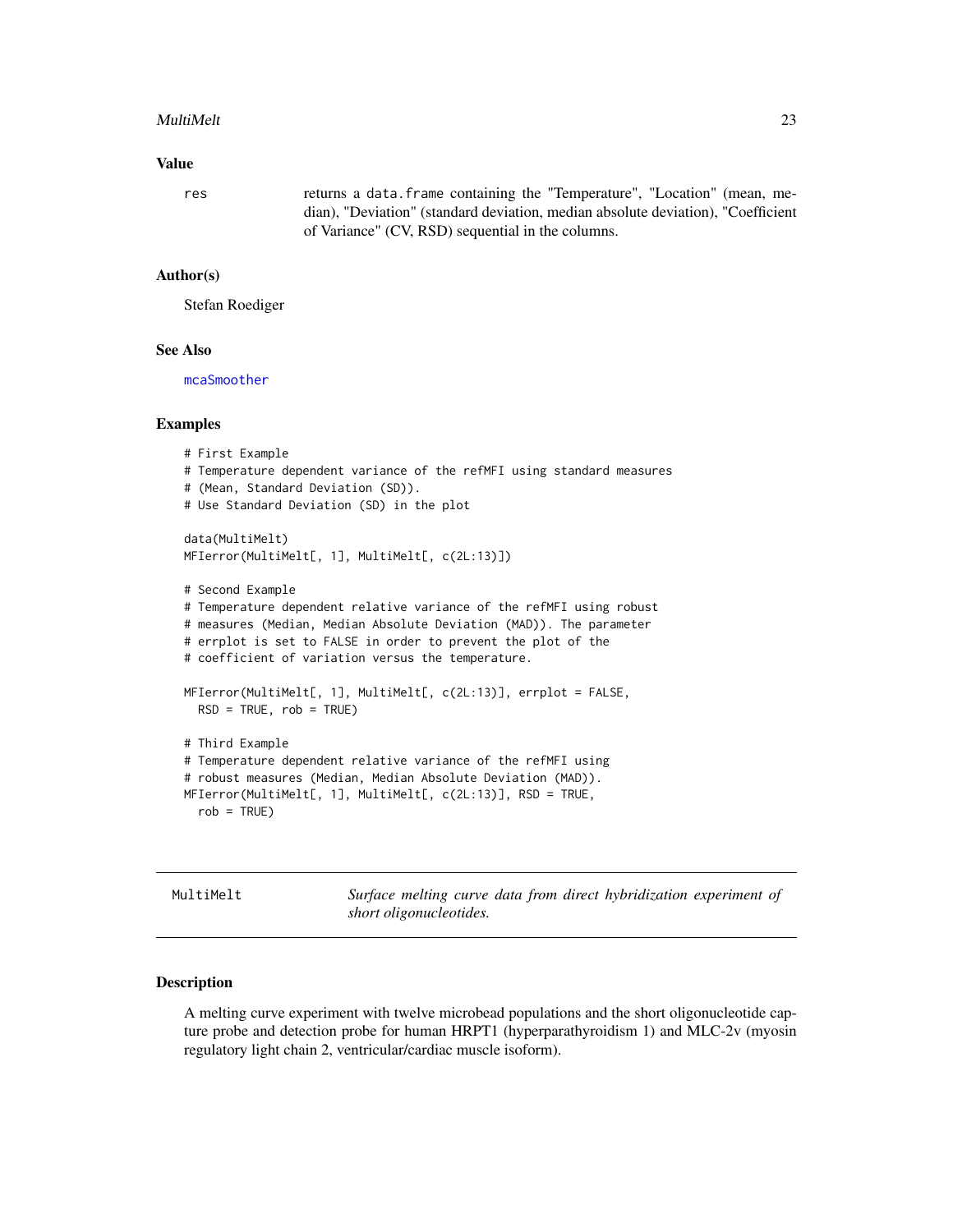# Format

A data frame with the melting curves of two different capture and detection probe pairs for HRPT1 and MLC-2v. First column contains the temperature (in degree Celsius, 1 degree Celsius per step) followed by melting curves of HRPT1 on twelve microbead populations and melting curves of MLC-2v on twelve microbead populations.

T a numeric vector for the temperature in degree Celsius

- HPRT1.1 a numeric vector, as HPRT1.1 of detection/capture probe HPRT1/HPRT1-cap on microbead population 1
- HPRT1.2 a numeric vector, as HPRT1.2 on microbead population 2

HPRT1.3 a numeric vector, as HPRT1.3 on microbead population 3

HPRT1.4 a numeric vector, as HPRT1.4 on microbead population 4

HPRT1.5 a numeric vector, as HPRT1.5 on microbead population 5

- HPRT1.6 a numeric vector, as HPRT1.6 on microbead population 6
- HPRT1.7 a numeric vector, as HPRT1.7 on microbead population 7

HPRT1.8 a numeric vector, as HPRT1.8 on microbead population 8

HPRT1.9 a numeric vector, as HPRT1.9 on microbead population 9

HPRT1.10 a numeric vector, as HPRT1.10 on microbead population 10

HPRT1.11 a numeric vector, as HPRT1.11 on microbead population 11

- HPRT1.12 a numeric vector, as HPRT1.12 on microbead population 12
- MLC2v1 a numeric vector, as MLC2v1 of detection/capture probe MLC-2v/MLC-2v-cap on microbead population 1
- MLC2v2 a numeric vector, as MLC2v2 on microbead population 2
- MLC2v3 a numeric vector, as MLC2v3 on microbead population 3
- MLC2v4 a numeric vector, as MLC2v4 on microbead population 4
- MLC2v5 a numeric vector, as MLC2v5 on microbead population 5
- MLC2v6 a numeric vector, as MLC2v6 on microbead population 6
- MLC2v7 a numeric vector, as MLC2v7 on microbead population 7
- MLC2v8 a numeric vector, as MLC2v8 on microbead population 8
- MLC2v9 a numeric vector, as MLC2v9 on microbead population 9
- MLC2v10 a numeric vector, as MLC2v10 on microbead population 10
- MLC2v11 a numeric vector, as MLC2v11 on microbead population 11
- MLC2v12 a numeric vector, as MLC2v12 on microbead population 12

# **Details**

The melting curve was conducted with short oligonucleotide probes on the surface of microbeads using the VideoScan platform according to Roediger et al. (2012). The dyes and quencher used were Atto 647N and BHQ2.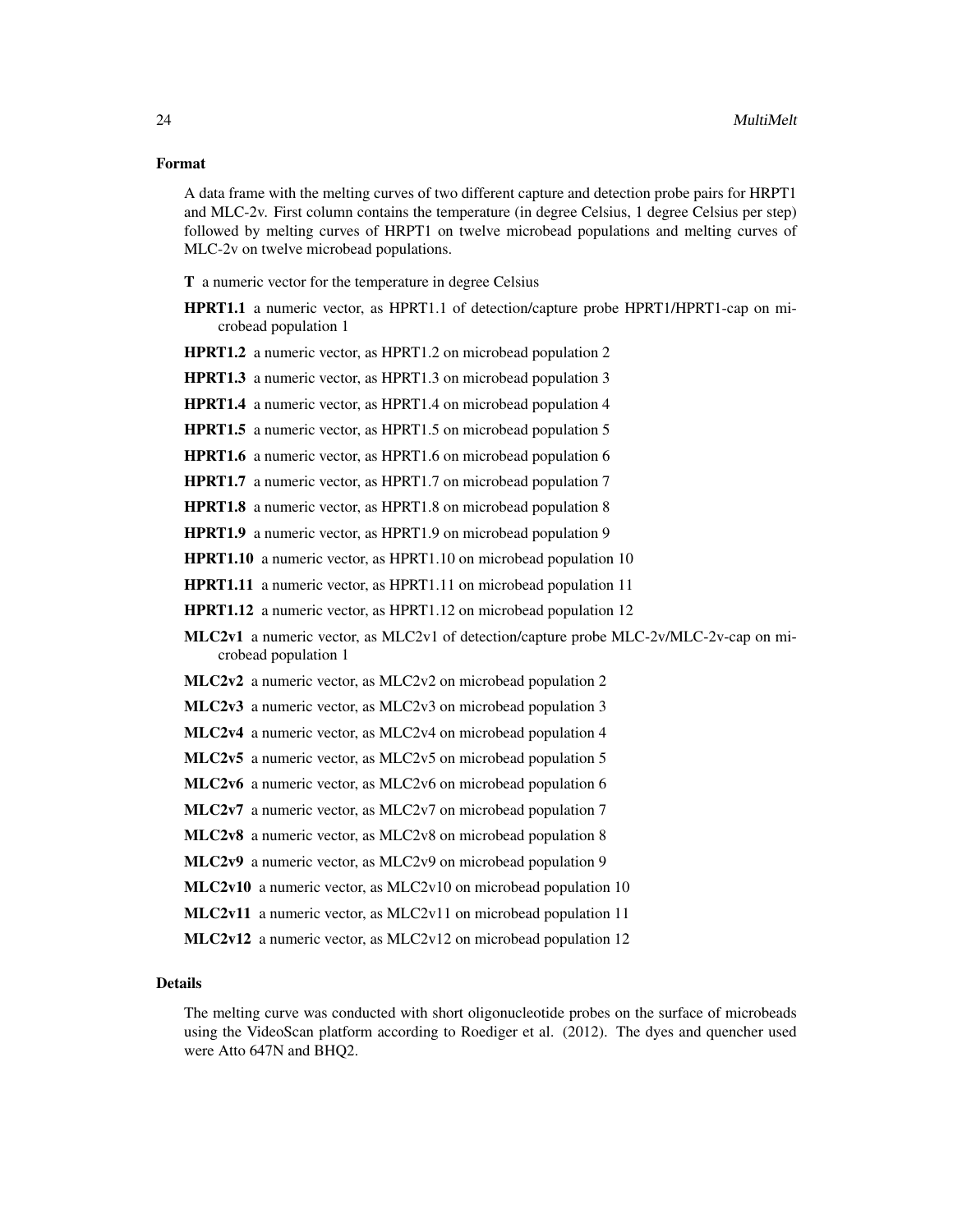### <span id="page-24-0"></span>MultiMelt 25

# Source

Data were measured with the VideoScan platform:

A Highly Versatile Microscope Imaging Technology Platform for the Multiplex Real-Time Detection of Biomolecules and Autoimmune Antibodies. S. Roediger, P. Schierack, A. Boehm, J. Nitschke, I. Berger, U. Froemmel, C. Schmidt, M. Ruhland, I. Schimke, D. Roggenbuck, W. Lehmann and C. Schroeder. *Advances in Biochemical Bioengineering/Biotechnology*. 133:35–74, 2013. <http://www.ncbi.nlm.nih.gov/pubmed/22437246>

Surface Melting Curve Analysis with R. S. Roediger, A. Boehm and I. Schimke. *The R Journal*. 5(2):37–52, 2013, 2013. <http://journal.r-project.org/>

# See Also

[MFIerror](#page-21-1), [mcaSmoother](#page-16-1), [diffQ](#page-2-1), [diffQ2](#page-7-1), [DMP](#page-12-1), [DualHyb](#page-13-1)

# Examples

data(MultiMelt)